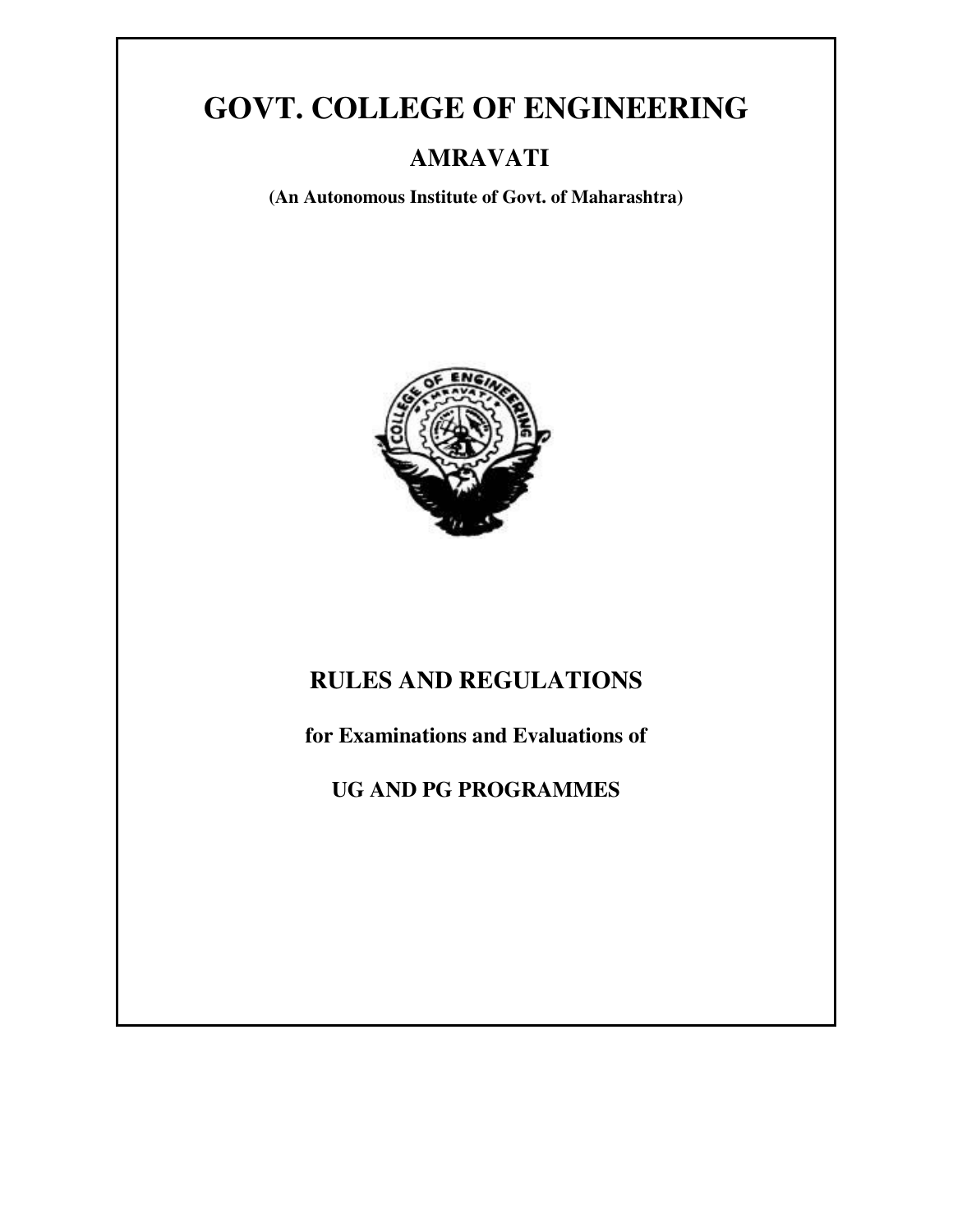**1. Preamble:** Government College of Engineering, Amravati is one of the pioneering institutes of Government of Maharashtra in Vidarbha region. The institute has been awarded an autonomous status vide order No. WBP 2004/(341/04)/(2) TE 6 dated 29 March 2006.

The institute has already formed the senate and it has been conferred with certain powers and duties, one of them is to decide the methodology for examination and evaluation. Institute has formed Examination Committee in the similar lines of Maharashtra University Act 1994. The examination committee shall consist of the following members.

- a) Director / Principal (Chairman)
- b) Dean, Academic of the institute.
- c) Controller of Examination, Sant Gadge Baba Amravati University, Amravati.
- d) One Senior Faulty Member of University department; not below the rank of Assistant Professor.
- e) One evaluation expert from industry.
- f) Three Regular Senior Faculty Members of the institute possessing teaching / research experience of more than Ten years.
- 1.1 The powers and duties of examination committee:
	- 1.1.1
		- i) The committee shall ensure proper organization of examination and test of the institute including evaluation, tabulation and declaration of results
		- ii) Appoint examiners, moderators and paper- setters from amongst the persons included in the panels prepared by the respective subject boards.
		- iii) Undertake, experiments in examination reforms.
		- iv) Obtain three sets of question papers in sealed envelops in the respective subjects. The principal/Director/Head shall draw at random one of such sealed covers containing question papers. This sealed covers with seal intact shall then be send to the printing press.
	- 1.1.2 The committee shall prepare the time schedule of examinations and dates of declaration of the results at the beginning of the term and notify the same.
	- 1.1.3 Assessment of answer books for all examinations shall be done centrally through Central Assessment System. All answer books of an examination shall be masked and then coded. The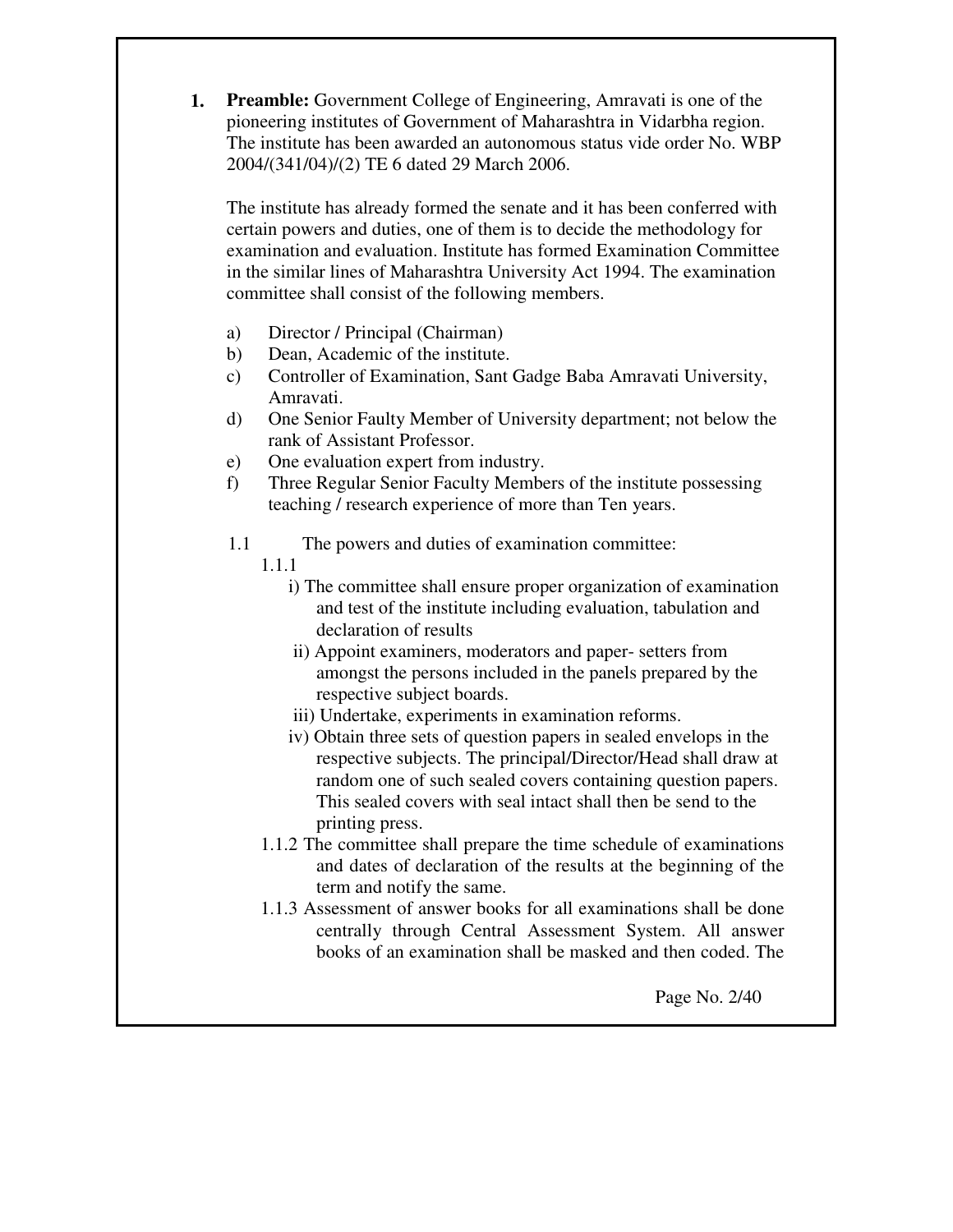coded answer books shall then be handed over to the examiners for assessment. After the assessment, all answer books shall be decoded and de-masked and the moderator will prepare the result sheet.

- 1.1.4 In order to investigate and take disciplinary action for malpractices and lapses on part of the candidates, paper setter, examiners moderators, teachers or any other persons connected with the conduct of examinations, the committee shall constitute a sub-committee consisting of three members of whom one shall be Chairman.
- 1.1.5 The recommendations of the sub-committee shall be placed before the Examination Committee, which shall take the disciplinary action in the matter as it deems fit.
- 1.1.6 The committee shall arrange for strict vigilance during the conduct of examination so as to avoid use of unfair means by the students, teachers, invigilators and supervisors etc.
- 1.1.7 Two-third members shall constitute a quorum. If the meeting is adjourned for the want of quorum, then no quorum shall be required for such adjourned meeting, which will be conducted within 15 minutes.
- 1.1.8 The committee shall meet twice during the academic year and such other times as may be required.
- 1.1.9 The committee shall perform such duties and responsibilities that are assigned from time to time by Board of Management.

For smooth functioning of the above, the Dean Academic shall form subcommittees, namely

- a) Question Paper Setting
- b) Conduct of Examination
- c) Central Assessment
- d) Complaint Redress Committee

The various format for the examination has following nomenclatures

- A Admission
- E Examination
- R Result
- M Miscellaneous

### **2. Question Paper Setting**

- 2.1 Eligibility Criteria regarding Appointment of Paper setter / Examiner / Re-assessor / Practical Examiner
	- 1. The paper setter / Examiner /Re-assessor shall be appointed by Examination Committee. The examiner appointed for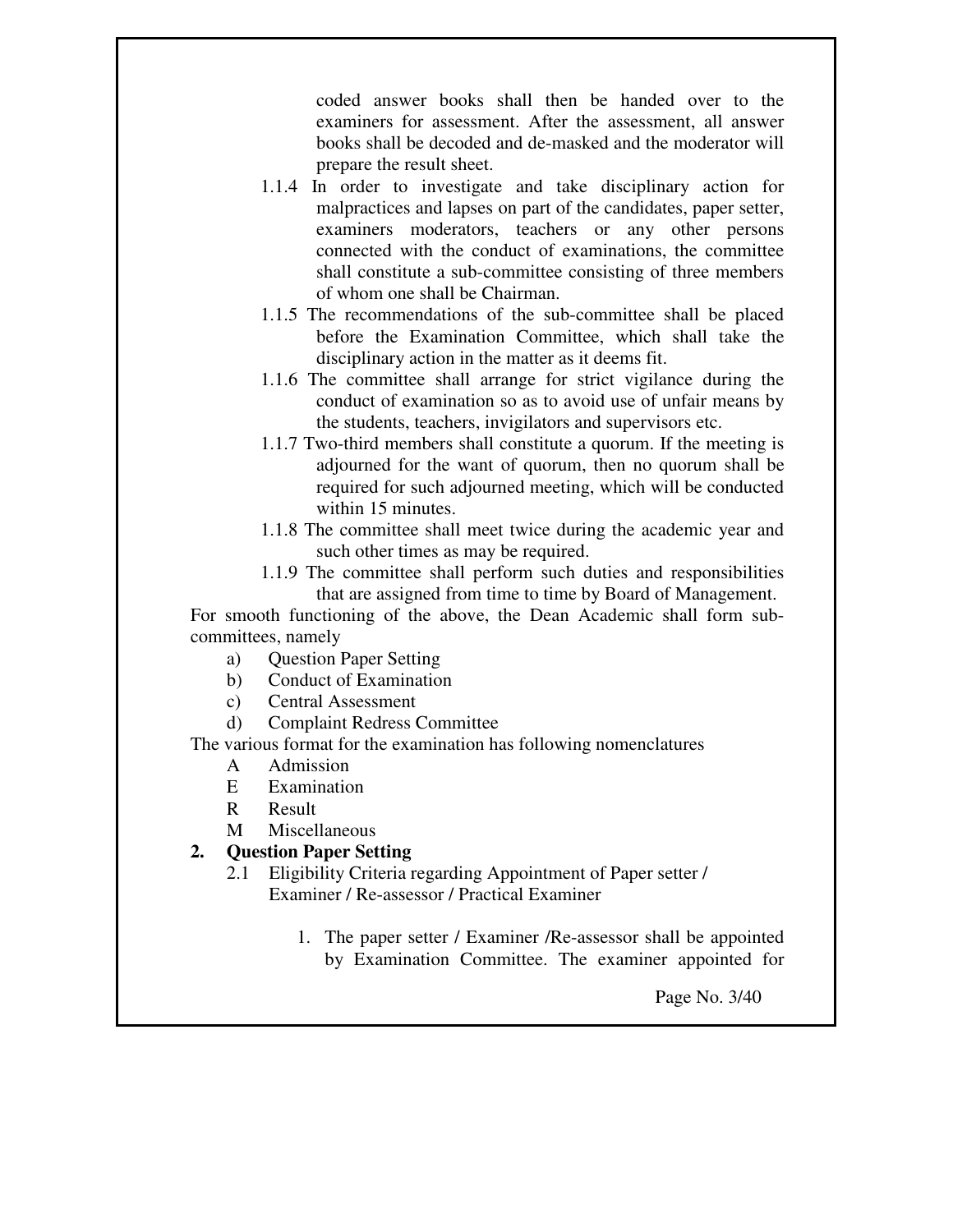undergraduate course shall have at least undergraduate degree in concern/ allied branch of engineering and the examiner appointed for post graduate course shall have at least post graduate degree in concern/ allied branch of engineering.

2. The paper setters shall have at least three years of teaching experience and at least one-year experience of teaching the course for which appointment is to be made.

 However, if experts are not available as per the norms mentioned above the experienced teachers may be appointed as a special case with due approval from chairman examination committee.

- 3. No person can claim appointment as paper setter / Examiner /Re-assessor or any other appointment related to examination work as a matter of right.
- 4. Appointments of person as setter / Examiner /Re-assessor/ Practical examiner shall be made as per the following guidelines.
	- Appointment of setter shall be made two months before the end semester examination.
	- Appointment of assessor shall be made fifteen days before the end semester examination.
	- Appointment of practical examiner shall be made fifteen days before the scheduled practical examination.
- 5. In case the practical examiner is appointed from outside (Industry/ Organization/ Field) he shall have at least two years of professional experience in the related field.
- 6. In case Paper setter / Assessor / Re-assessor / Practical examiner is from outside he shall communicate his acceptance immediately, however if it is not possible to accept the appointment due to his preoccupation he shall communicate the same to concern authority well in advance at least a week before the date of appointment. In case no communication is received from Paper setter / Examiner /Re-

Page No. 4/40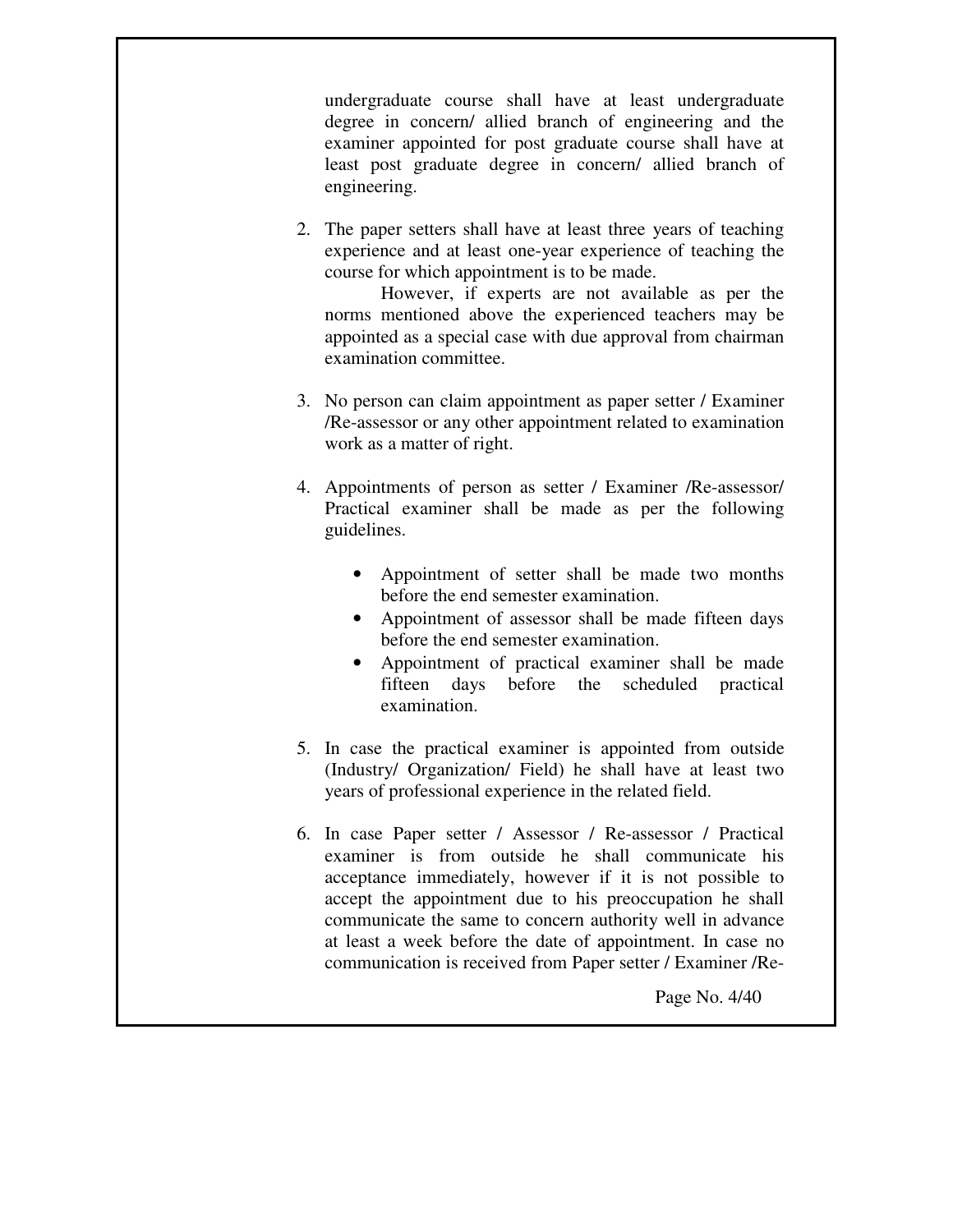assessor/ Practical examiner within prescribed time limit it will be presumed that the appointment is accepted.

- 7. The paper setter / Examiner /Re-assessor shall follow all the directions given by the board of examination from time to time in respect of pattern of question papers, setting of question papers model answers scheme of marking etc.
- 2.2 Instructions to the Question Paper Setter
	- 2.2.1. The question paper for end semester examination shall be for 60 marks and maximum duration shall be 2½ hours.
	- 2.2.2. The paper setter shall not disclose his/her appointment and shall not make any correspondence on post cards regarding any matter connected with the examination.
	- 2.2.3. Paper setter shall submit his/her willingness/ unwillingness to the authority within fifteen days from the date of the letter of appointment as paper setter.

 It is mandatory for the teaching staff members of Govt. College of Engg., Amravati to accept the appointment as paper setter, if he/ she qualify as a paper setter.

2.2.4. The paper setter shall submit three paper sets.

- 2.2.5. Nature of question paper should be precise. Paper setter should design question paper such that the questions
	- i) are written with simple , straight forward and meaningful wording
	- ii) are unambiguous
	- iii) are asked for relevant marks
	- iv) cover the entire syllabus for the course.
- 2.2.6. Question should be set in such a way that it will test the skill of applying the knowledge acquired, rather than testing the memory or merely book information.
- 2.2.7. There shall be maximum five questions in all with 40% internal choice. The students have to attempt all question.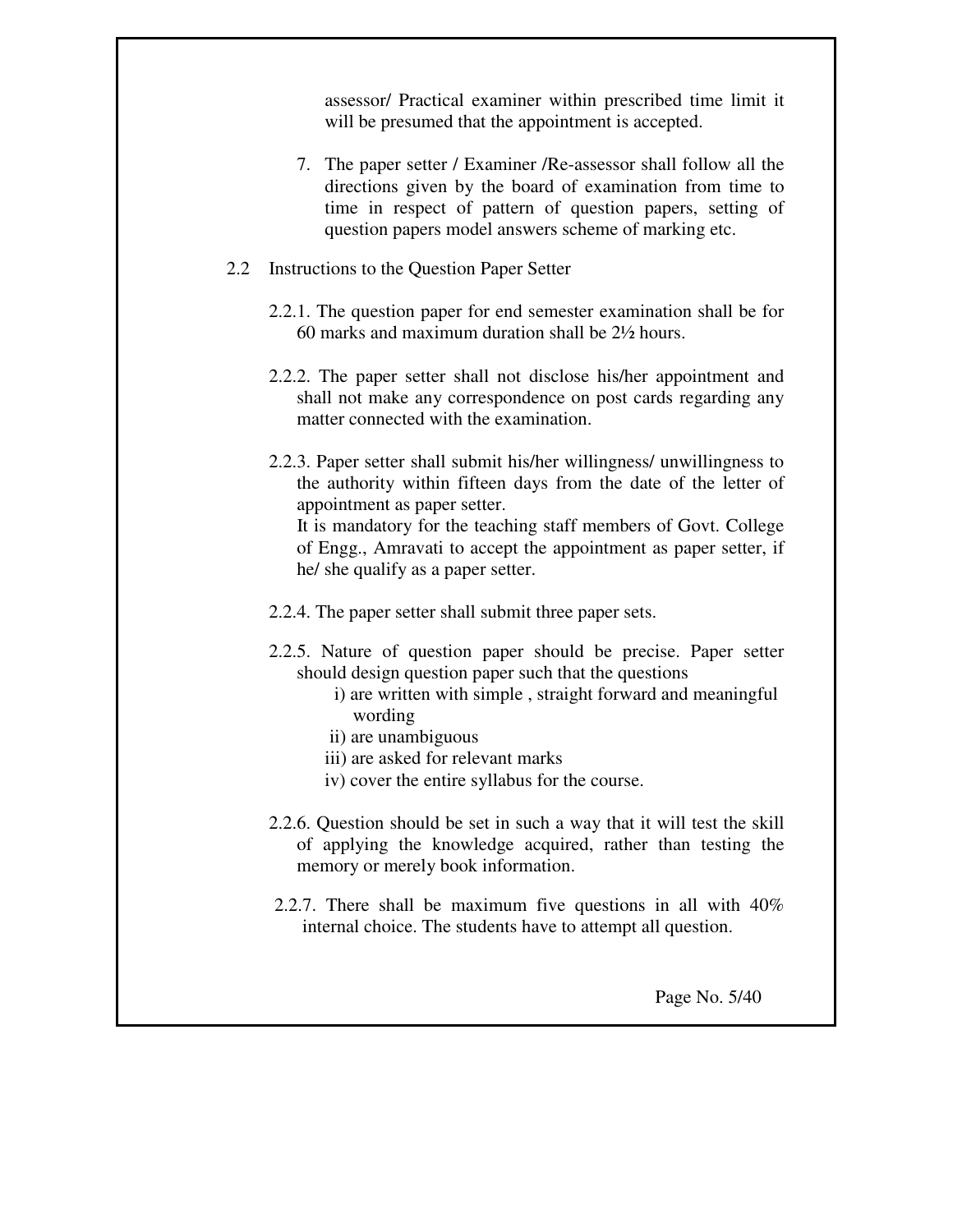- 2.2.8. The questions should be serially numbered and shall be numbered as 01, 02, 03, 04 & 05.
- 2.2.9. Sub-questions, if any, shall be numbered as a, b, c, d … etc.
- 2.2.10. Marks shall be indicated on the right side of sub-question or the question.
- 2.2.11. Question should be set in such a way that it will test the skill of applying the knowledge acquired, rather than testing merely book information. The question paper may contain questions based on testing knowledge, memory and skill and thinking ability.
- 2.2.12. Diagrams or sketches, if any, should be drawn in black ink or with black ball pen and should be attached separately (to the question paper) with question number mentioned below the sketch.
- 2.2.13. For guidance of assessment of answer books, paper setters should prepare the scheme of marking, giving distribution of marks for different points in the question.
- 2.2.14. In case of numerical problems, solution of the problems with distribution of marks for different stages should be given in scheme of marking.
- 2.2.15. The paper setter should specifically mention the charts, tables, IS codes, data books etc. required for the examination.
- 2.2.16. Common "instructions to candidates" are already mentioned in the floppy sent to you with this letter. However paper setter is requested to delete excess instructions or add some instructions, if required.
- 2.2.17. Each paper setter will have to submit a declaration (in Form: E-03), along with the paper.
- 2.2.18. The paper setter is provided with a floppy/CD containing the format of question paper and common instructions to candidates.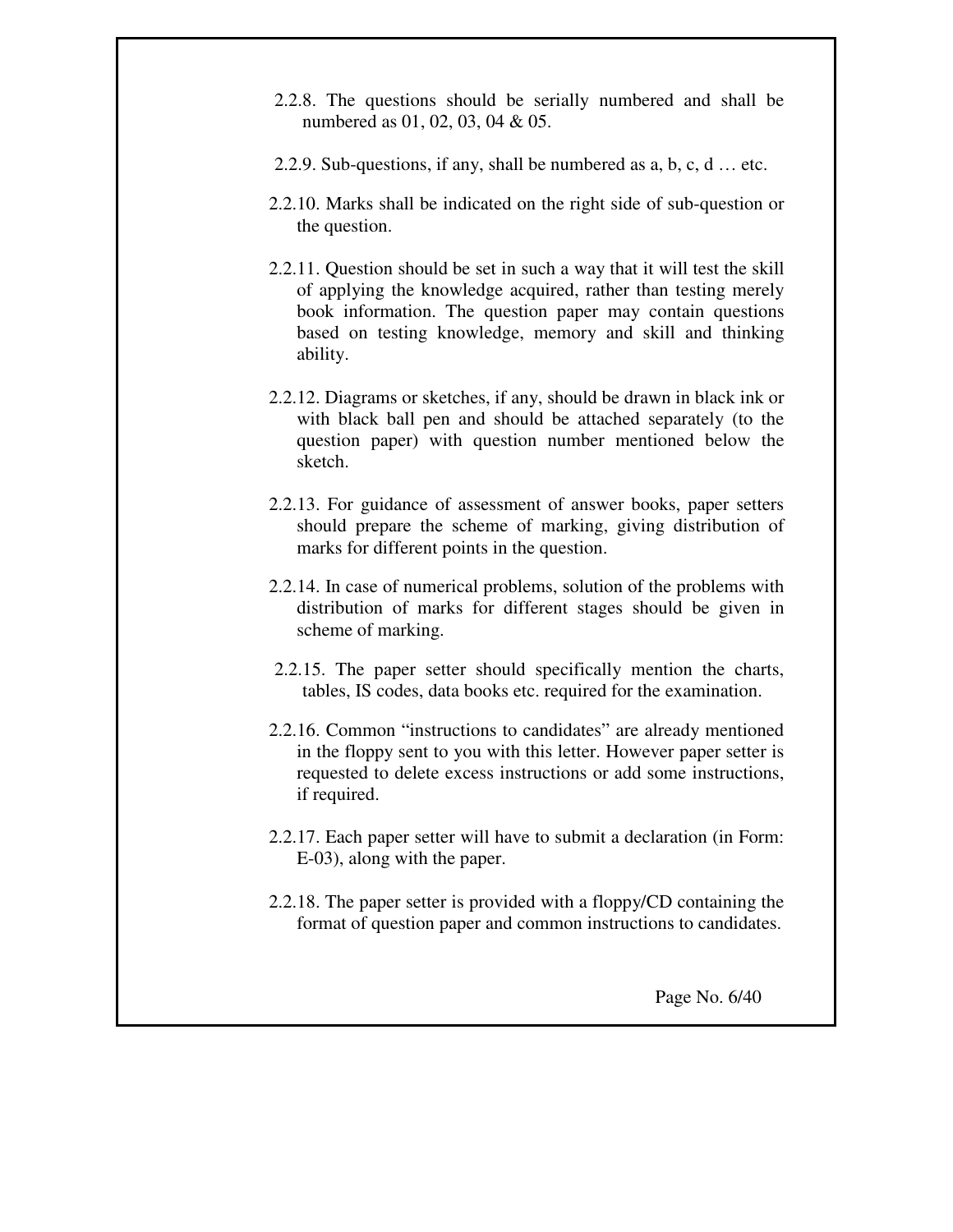- 2.2.19. The hard copy of the question paper and the soft copy (in the same floppy) shall be placed in the red envelope  $(Cover - A)$ and the scheme of marking shall be placed in yellow envelope (Cover – B). These two envelopes (Cover–A and Cover – B) and shall be placed in blue envelope (Cover  $-$  C). These three envelopes (three Cover - C, one for each paper set) shall then be placed, along with the declaration (in Form: E-03), in the white envelope (Cover – D).
- 2.2.20. In case of any difficulty regarding getting soft copy and/or hard copy, the setter may report to the coordinator, paper setting. TA/ DA shall be paid for such work for outside examiners.

### 2.3 2.3.1 Printing procedure for question papers.

- 1. Officer in-charge, (printing) shall receive one sealed envelop per course offered during the semester from the coordinator, (paper setting) and the acknowledgement in prescribed format shall be issued (Form: E-05). He shall retain duplicate copy of the same.
- 2. Printing of the question paper shall be done one working day before the examnation.
- 3. Sealed packets shall be arranged date-wise in sequence.
- 4. Each sealed question paper packet shall be opened by officer in-charge, (printing) in presence of one member and both shall sign the statement printed on the same envelop.
- 5. No. of copies to be printed will be decided by the following formula.

*T = N + A* 

Where,

*T* = Total number of question papers to be printed

 $N =$ No. of candidates appearing,

 $A =$  Additional question papers  $= 20\%$  of the number of students appearing, subjected to a minimum of 5 and maximum of 20 question papers. Total number of question paper to be printed shall be rounded off to the next number that is multiple of 5.

6. Soft copy of the question paper provided by the paper setter shall be used for the printing. However incase the nonavailability of the soft copy, officer in-charge, (printing) shall use hard copy, get it scanned and use it for printing and destroy the stencil.

Page No. 7/40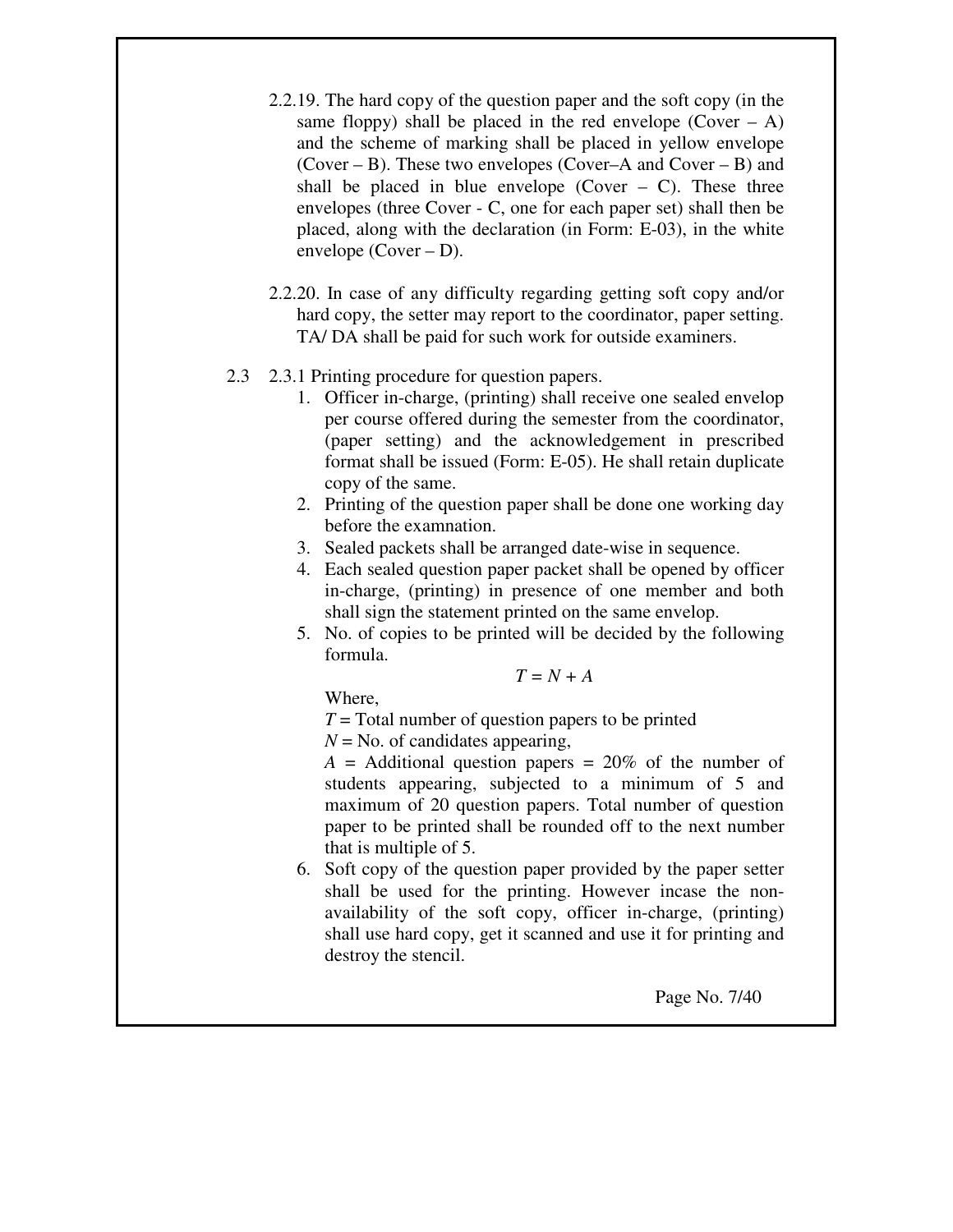- 7. No part of the question paper shall be saved on the hard disk during the entire process of printing.
- 8. Settling up the format, of the question paper if required, would be done and the printing command shall be given without creating any file on any of the storage device. However, the care shall be taken to eliminate changes in the original paper due to setting up the format.
- 9. The original manuscript and its soft copy in the form of CD or floppy shall be placed in original envelop which will then be placed in envelop *E* and shall be sealed by officer incharge, (printing).
- 10. These manuscripts shall be compiled and returned to the coordinator, (paper setting) next working day and the acknowledgement in the form E-07 shall be taken. Manuscripts are to be retained for at least one additional semester by him.
- 11. No part of the question paper shall be saved on any of the storage device.
- 12. Damaged question papers, extra copies of question paper, part of the question paper, the upper portion of which is affixed on the packet and stencils if any, etc. shall be taken in possession by the officer in-charge (printing) immediately after they are created and shall be destroyed by burning it at the end of the printing work every day.
- 13. Pending commands given to the printing machine if any shall be erased before closing the room.
- 2.3**.**2 Format of the question paper
	- 1. Page setup for question paper will be 8 x 5.75 inch. i.e. Each side of the A4 size paper have two columns in landscape setup.
	- 2. Both the sides of the papers would be used for printing. The question papers are to be folded after printing.
	- 3. Light colored paper shall be used for the question paper printing. The color may be decided by the officer in-charge (printing) and may different for different exams.
	- 4. Additional sheets may be used for if the matter couldn't be accommodated on one sheet of A4 paper. Additional sheets shall be stapled with the main sheet.
	- 5. Following format shall be used.
		- a. The question papers shall be prepared in *MS-Word*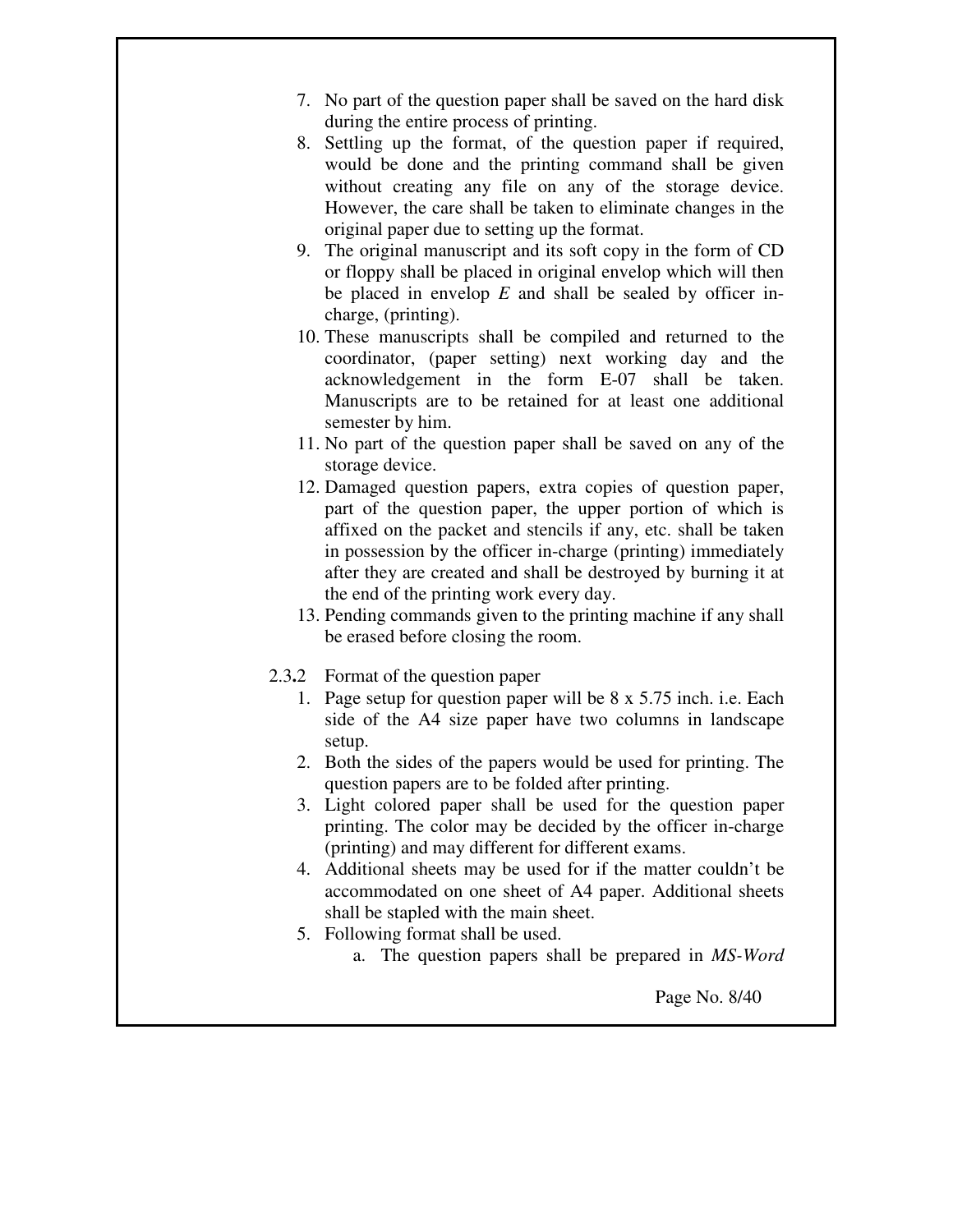word processor only.

- b. Font to be used shall be Times new roman, size 12 pt.
- 6. Matter to be printed on question paper:
	- a. Name of the institute to be printed on the top of question paper.

Government College of Engineering Amravati (*An autonomous institute of Government of Maharashtra*)

b. Name of Examination:

*Example*:

First year B. Tech. Examination Winter/ Summer / Summer Course 20\_\_ OR

Second year B. Tech. (Mechanical) Examination Winter/ Summer / Summer Course 20\_\_

c. Course code and course name: *Example* 

ME303 Fluid Mechanics

Maximum marks: As given by the setter.

- d. Duration: 2 hours 30 minutes
- e. Instructions: as given by paper setter
	- f. Page Numbering Arabic
	- g. Number of copies printed: This number shall be printed on the last page right bottom corner of the question paper.
- 2.3.3 Sealing of question papers packets
	- 1. Requisite number of question papers would be printed using available printing machine.
	- 2. After printing the requisite number of question papers, they would be counted and placed in the packets (Envelop *F*). In order to minimize number of packets, optimal combinations out of the below given lots shall be selected.
		- a. 50 question papers in each packet
		- b. 20 question papers in each packet
		- c. 10 question papers in each packet
		- d. 5 question papers in each packet
	- 3. The number of question papers placed in each packet would be ascertained by the second person in the team.
	- 4. Open end of the packet shall be pasted with gum.
	- 5. The matter printed on the top of the question paper would be

Page No. 9/40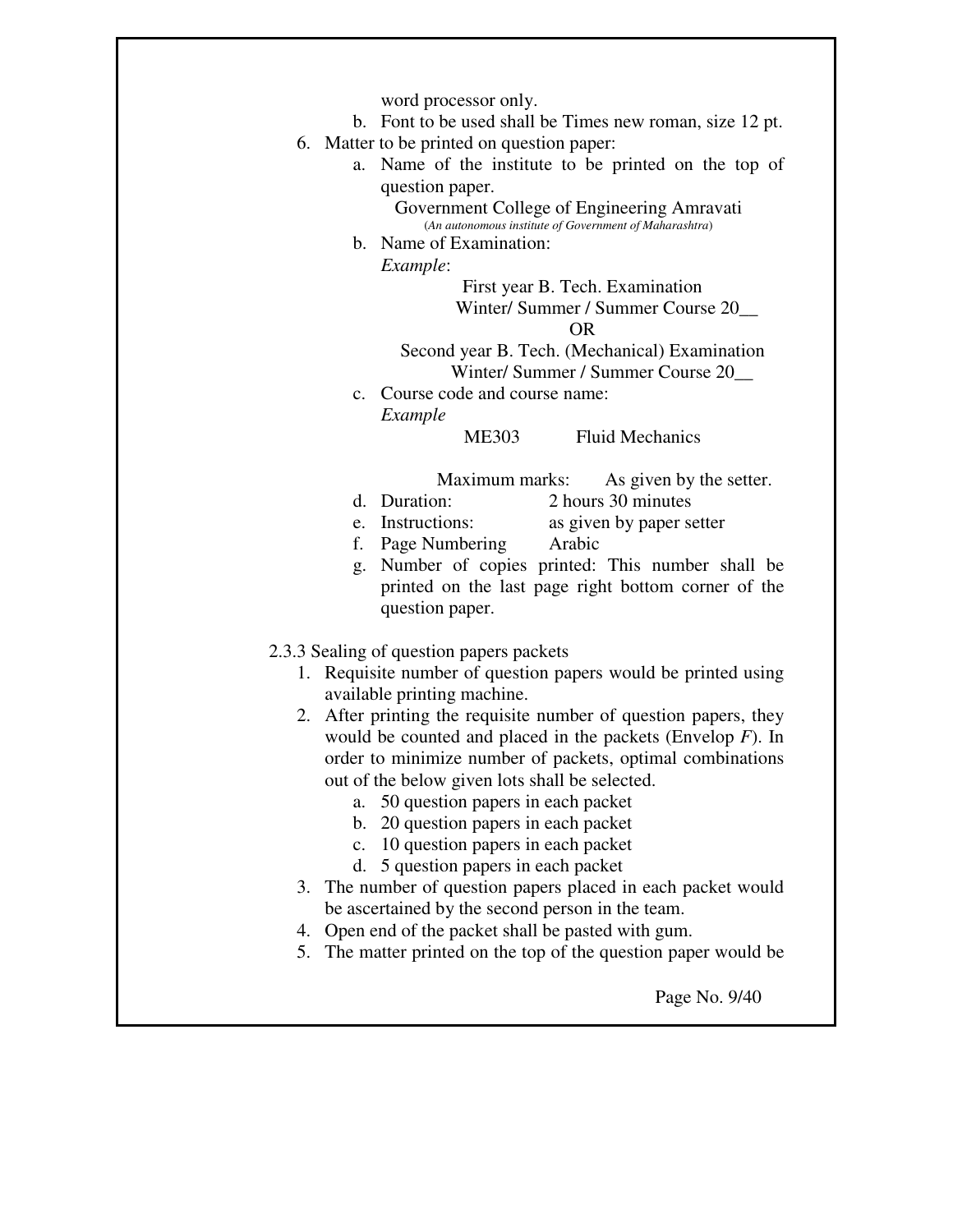cut and pasted on the packet so that all the three joints of the packet would be covered as shown below in Figure 1.

- 6. Subsequently packets shall be sealed using sealing wax with the personal metal seal of the officer in-charge (printing) as shown in the Figure 1 by letters MS encircled.
- 7. Officer in-charge, (printing) shall put his signatures on the places as shown in Figure 1.
- 8. Sealed packet of question paper shall be issued to Coordinator Examination and the acknowledgement shall be taken. (Form.-08) and duplicate copy shall be issued to him.



Figure 1: A sample question paper packet showing positions of seals and signatures.

2.3.4 Sealing of the room and cupboards: Paper seals duly signed with date and time have to be pasted on

- 1. All the cupboards in the printing section
- 2. All the doors of the printing section and

2.3.5 Question paper packet: Made up of cloth woven paper, thickness greater than 140 gsm, size 9 x 6.5 inch, the plain side of which shall be printed with the statement to be signed by the Head of the department while opening the packet few minutes before starting the final examination.

Page No. 10/40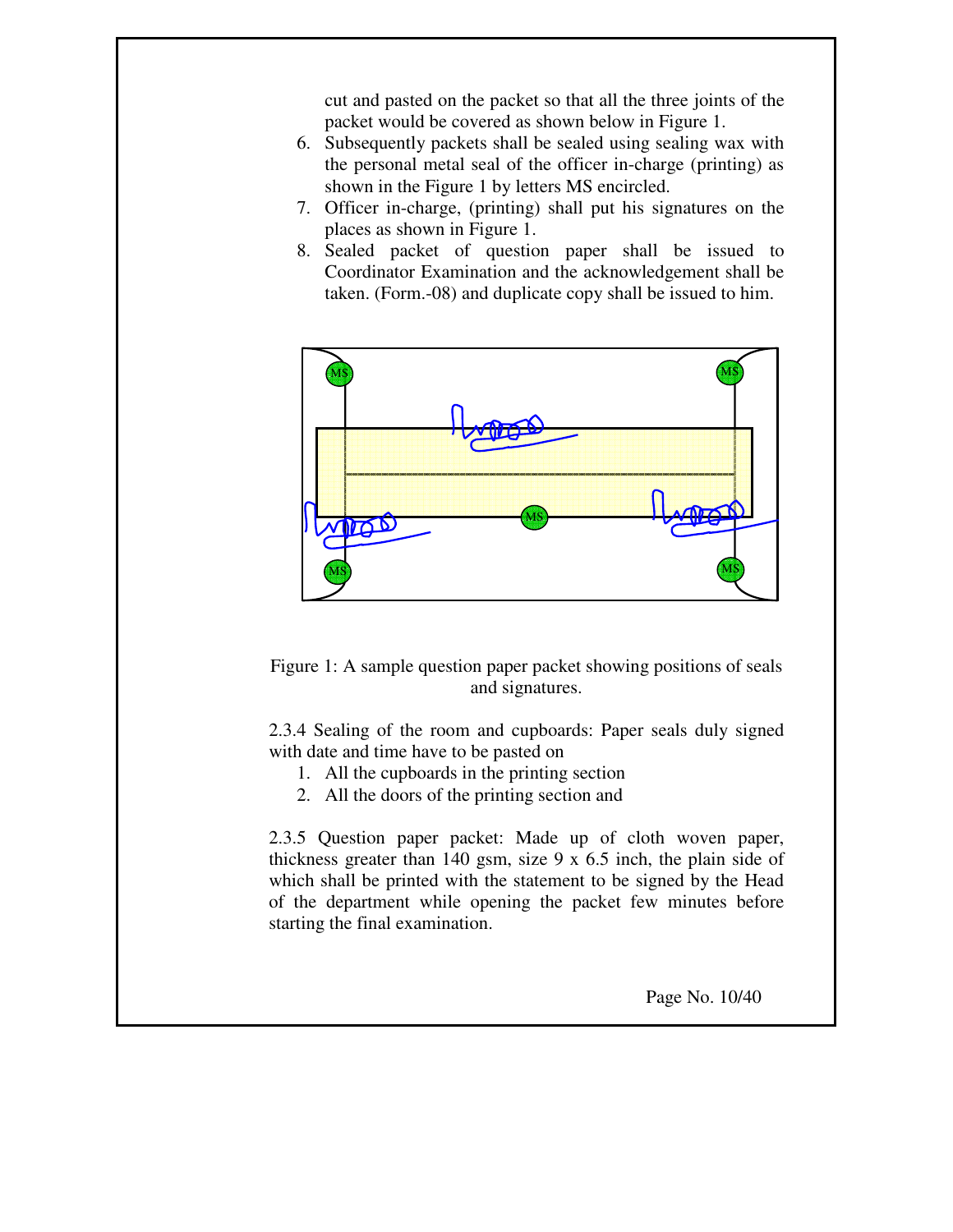2.3.6 The committee

The committee for printing the question papers shall consists of,

|  | i. Officer in-charge, (printing) Lecturer |  |  |
|--|-------------------------------------------|--|--|
|  |                                           |  |  |

- ii. DTP operator for printing Class III
- iii. Peon Class IV
- 1 Person other than those deputed for printing would not be allowed to enter the printing section.
- 2 The person deputed for the printing will not leave the room until the work is completed.
- 3 No member shall carry any communication or storage device, such as mobile, blue tooth, pen drive, floppy disk or any such device that may be used for transferring or storing the data from the computer.
- 2.3.7 Other guidelines

i) All the USB ports, CD writers, LAN cards, modems, blue tooth or any other accessory that can be used to transfer or save the data shall be removed or disabled, if not possible to remove it physically, from the computer used for printing.

### **3. Conduct of examination**

### 3.1 General

- 3.1.1 The various examinations for B. Tech. and M. Tech. Programmes shall be conducted in accordance with the Rule No. 21 of the Rules and Regulations for B. Tech. Programmes and Rule No. 17 of the Rules and Regulations for M. Tech. Programmes and also as per the Examination schemes approved by Board of Studies for the various Programmes.
- 3.1.2 The students shall be evaluated for his/her academic performance in a Course through Teacher's Assessment, Class Tests, Practical Examination and End Semester Examination.
- 3.1.3 There shall be two class tests during each semester for every course. Each class test shall be of 15 marks. Duration of each test shall be 1 hour. First class test shall be based on 25%

Page No. 11/40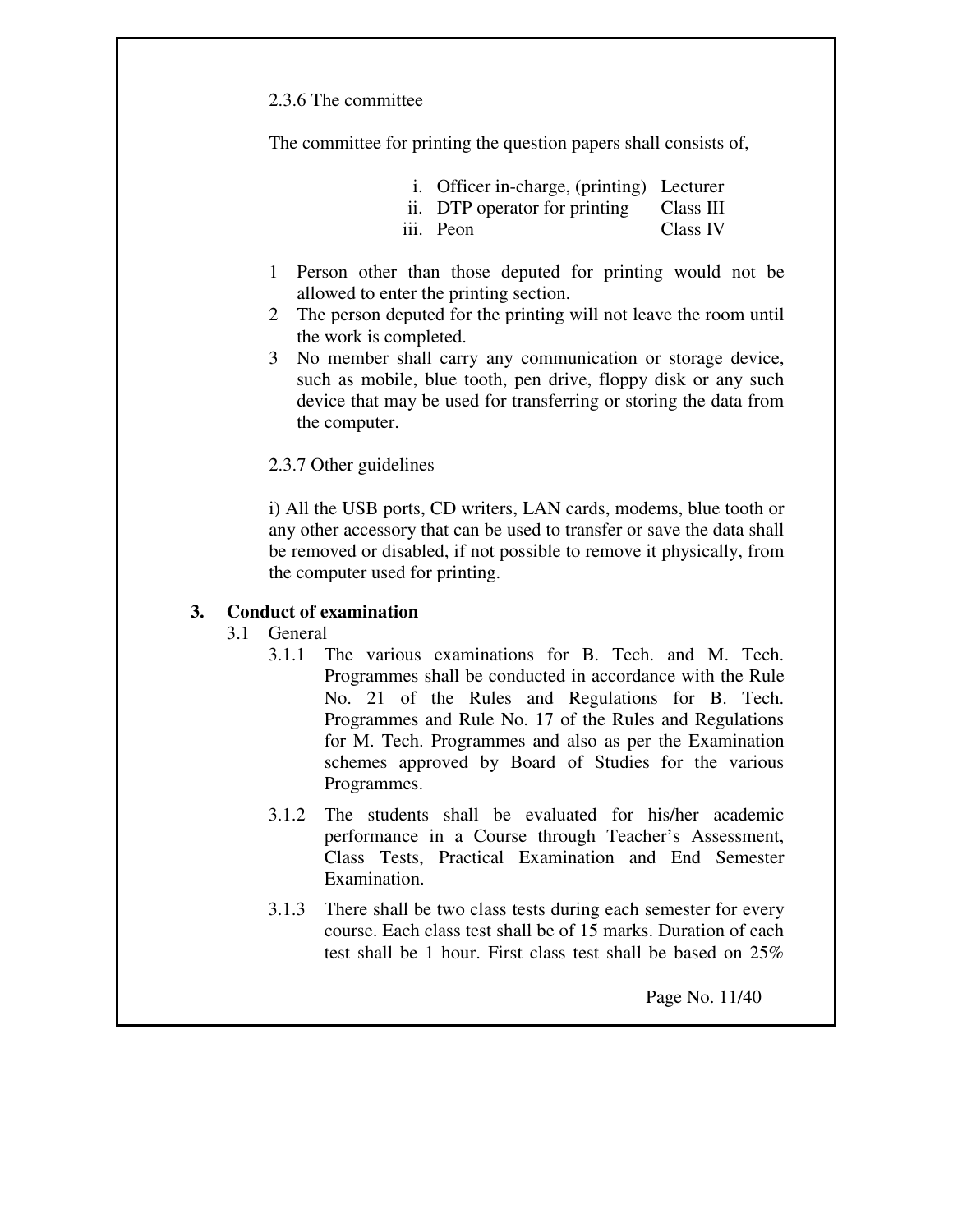syllabus and conducted at the end of  $5<sup>th</sup>$  week of the semester. The second class test shall be based on further 25% syllabus (syllabus other than that covered in first class test) and shall be conducted at the end of  $10<sup>th</sup>$  week of the semester.

- 3.1.4 At the end of each semester, there shall be an End Semester Examination for every theory course. It shall consist of theory examination of 60 marks and 2:30 hours/3:00 hour durations, as mentioned in the examination scheme approved by Board of Studies of the respective Programmes. The examination shall be based on entire syllabus of the respective course.
- 3.1.5 Practical examination shall be conducted for every practical course, seminar and Project, at the end of the semester and after the End Semester Examination.
- 3.2 Teacher assessment (TA)
	- 3.2.1 Course teacher shall evaluate the performance of the students in respective theory courses. Performance shall be evaluated by giving and checking home assignments/tutorials, taking surprise tests/seminars in class, allotting fieldwork, etc. Course teacher shall declare to the students at the beginning of the semester, the way in which he is going to evaluate the performance. Performance shall be regularly monitored and record of assessment shall be maintained in the prescribed Proforma. Maximum weightage for Teachers Assessment shall be 10 marks per course.
	- 3.2.2 At the end of the semester, course teacher shall tabulate marks allotted to students for Teachers Assessment, display it on notice board for students' reference and hand over the copy of the same to Head of Department.
	- 3.2.3 Head of Department / First Year Coordinator shall collect the marks for Teachers assessment for all Courses in all Semesters, compile them semester wise, and hand over the copy of the same to Institute level coordinator for Assessment.
	- 3.2.4 Institute level coordinator shall collect the semester wise compiled marks for all Programmes for further necessary

Page No. 12/40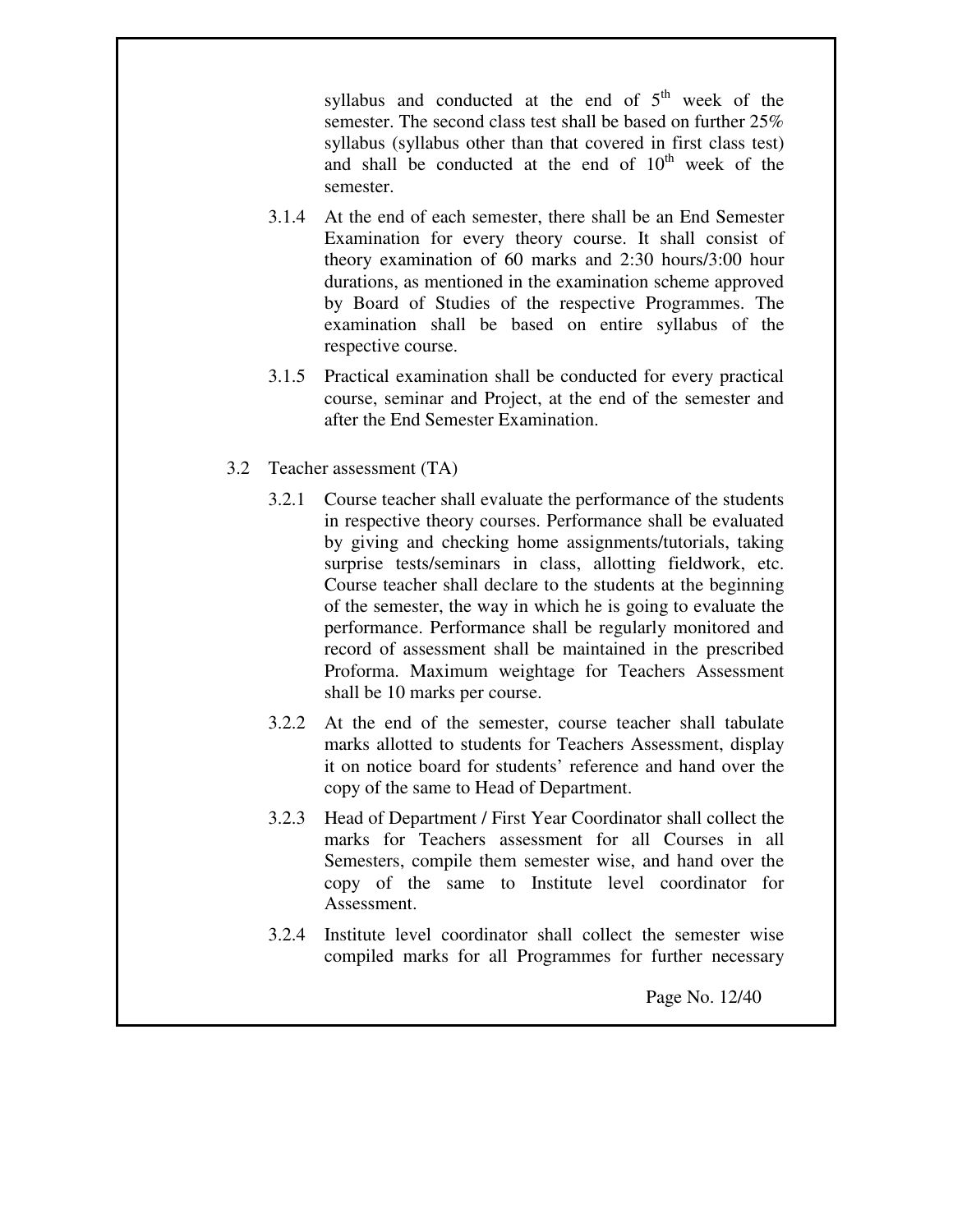action.

- 3.3 Conducting class test
	- 3.3.1 Each class test shall commence on the same day for all Programmes. Coordinator Programming Cell shall prepare Institute-level timetable for class test for all the Programmes and send the copy of the same to all Heads of departments. Heads of Departments shall display the copy of timetable on notice boards of their departments and also circulate it among the course teachers. There shall be tests for maximum two courses in a day.
	- 3.3.2 Heads of Departments shall act as coordinators for conducting class tests of their respective Departments and shall be responsible for smooth and proper conduct of the tests. They shall, however, take the services of staff of their Departments for this purpose.
	- 3.3.3 Seating arrangement shall be made for class tests in each Department. Master plan for seating arrangement shall be made by Institute level coordinator for Examination, by taking into considerations the total number of students appearing for the test and seating arrangement available in each Department.
	- 3.3.4 Head of Department/First year Coordinator shall send the requirement of answer books, drawing sheets, graph papers, blank Proforma related with class tests and any other materials required for conducting the class test to Coordinator Examination and obtain the same from him and keep it in his custody.
	- 3.3.5 Course teacher shall set the question papers for Class Test of his/her respective course as per the norms and procedure laid down, and get the required number of copies of the question papers duplicated from the facilities available in the Institute/Department. Sealed packets of the question papers shall be retained by the course teacher at least two days before the commencement of the class test.
	- 3.3.6 Head of Department/First Year Coordinator shall appoint the required number of Invigilators and as per the examination schedule, from among the faculty of respective Department. However, the Course Coordinator shall be one of the

Page No. 13/40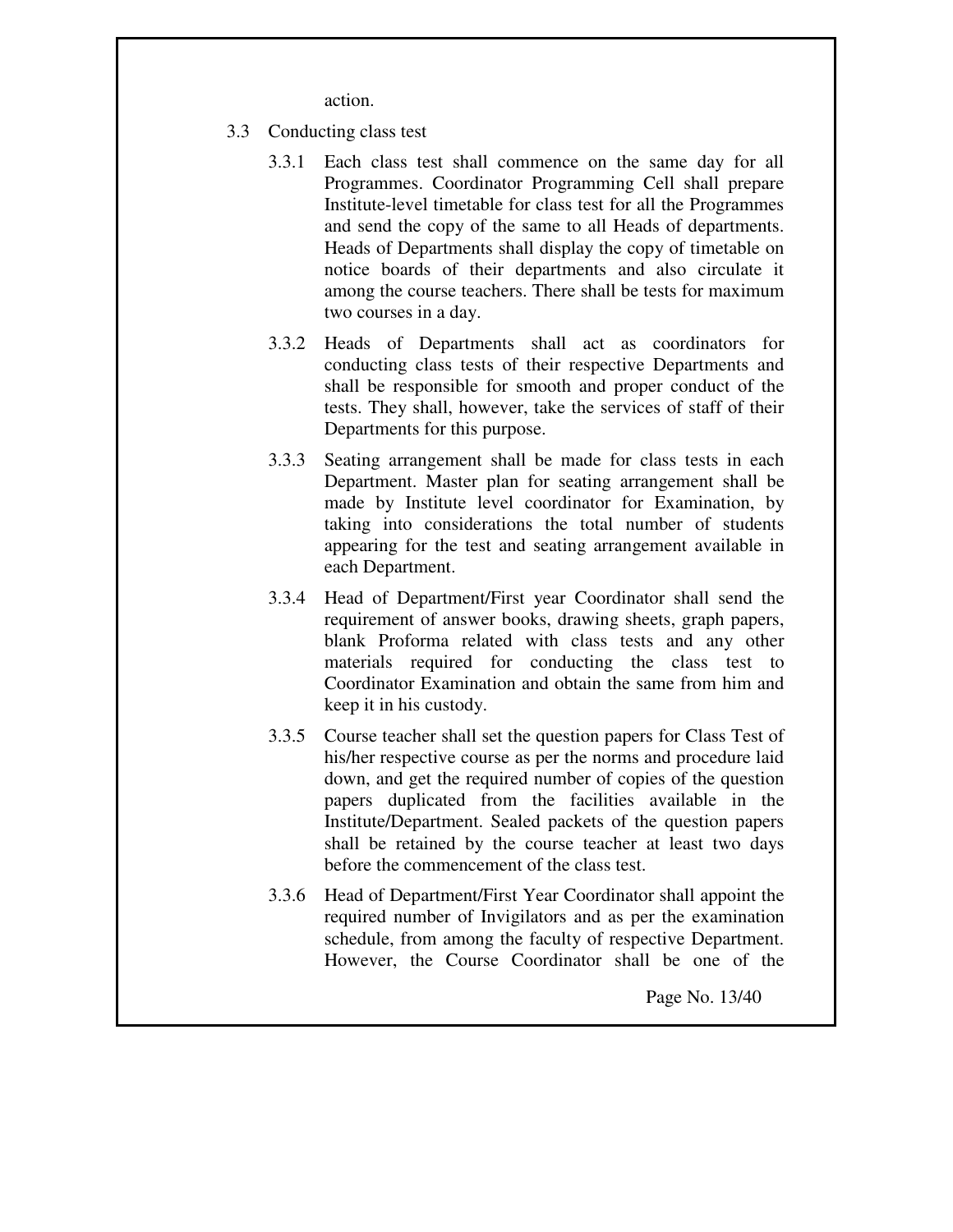invigilators.

- 3.3.7 On the day of examination, the Course Coordinator shall bring the sealed packets of question papers in front of H.O.D./First year Co-coordinator at least 20 minutes before the beginning of the test. The course coordinator (paper setter) shall be responsible for maintaining secrecy of question paper, supply of required number of question papers and communicating corrections if any to the examinee.
- 3.3.8 Invigilators shall distribute the answer books to the students at least 10 minutes before the start of the test, and question papers at beginning of the test. He shall check the identity cards of the students, check whether the students have occupied their right seats as per the seating arrangement plan, check whether students have correctly filled the details on front page of answer books and then sign on the answer books of the students. He shall then obtain the signature of the students on the attendance Proforma and maintain the attendance record of the students of his class/hall. At the end of the test, he shall collect the answer books from the students and arrange them sequentially as per the class roll numbers of the students, separately for each course, and hand over the same to Head of Department.
- 3.3.9 Invigilator shall observe the general discipline in the class/hall during the test and report the cases of indiscipline, misbehavior and copying cases to the Head of Department for further necessary action.
- 3.3.10 Course teacher shall collect the answer books of the respective course from Head of Department, after the test is over, the same day for assessment.
- 3.3.11 Head of Department shall maintain the record of answer books received and consumed for the tests.
- 3.4 End semester examination
	- 3.4.1 End Semester Examinations for all Programmes shall commence on the same day as per the schedule approved by the examination committee. However in case of any emergency the Chairman, examination committee is empowered to reschedule any examination.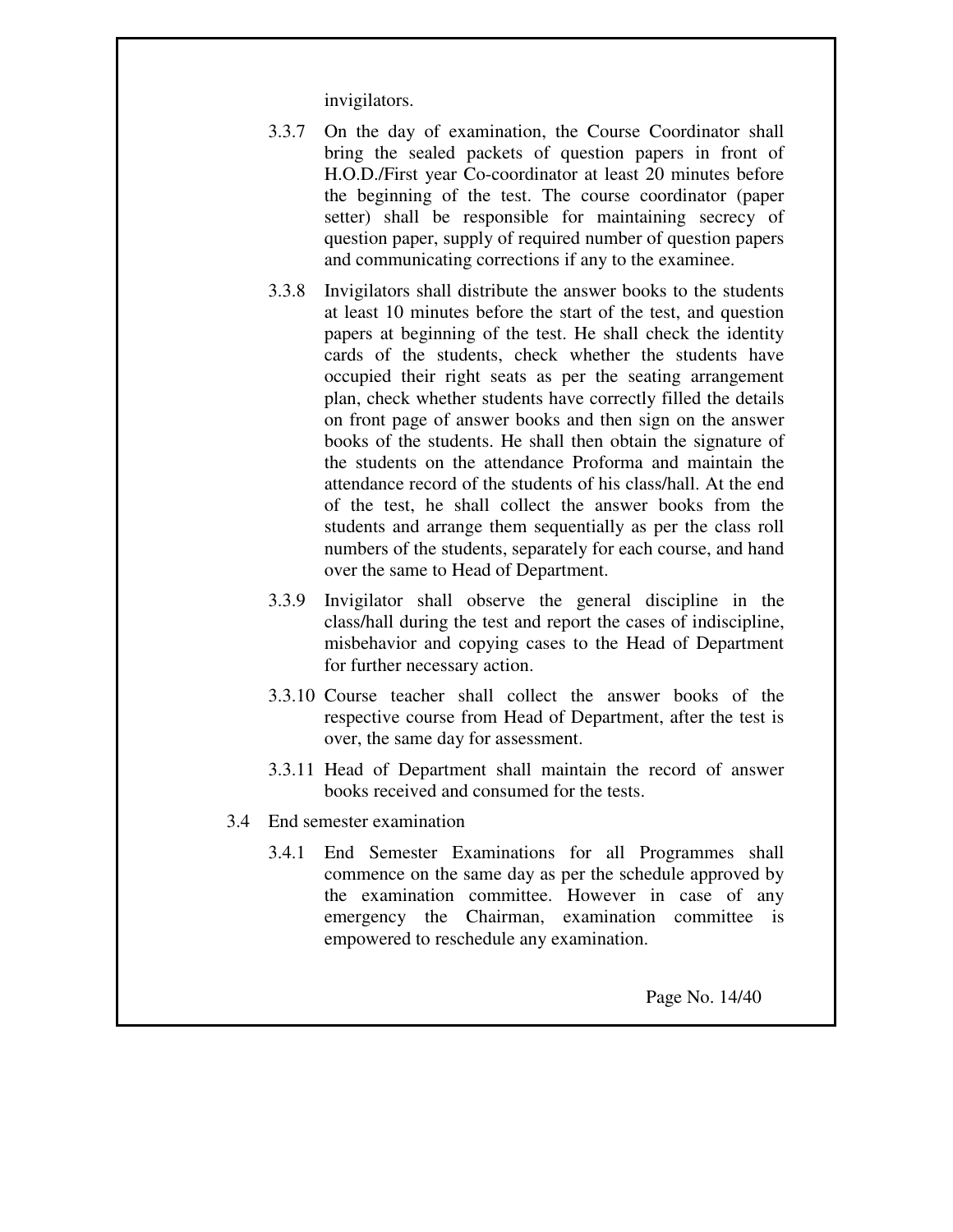- 3.4.2 Coordinator examination shall be responsible for smooth and proper conduct of examination in the Institute. He shall;
	- i) Communicate with the Police Station, Gadge Nagar, Amravati, for keeping the Police '*Bandobast'* during the Examination
	- ii) Give the directions to all Heads of Departments and First Year coordinator for conduct of examination,
	- iii) Prepare the master plan for seating arrangement, by taking into considerations the total number of students appearing to the test and seating arrangement available in each Department
	- iv) Get the examination schedule prepared for all the Programmes from Coordinator Programming Cell and send the copy of the same to all Heads of departments,
	- v) Receive the requirements of answer books, supplements, drawing sheets, graph paper and other material from various departments and distribute the same to respective Departments, and keep the record of the same,
	- vi) Receive the cases of misbehavior, malpractices, copy cases from heads of Departments and forward the same to complaint redresser committee for further necessary action,
	- vii) Procure the list of external examiners for various courses from Board of Studies and make it available to various Head of Departments.
- 3.4.3 Heads of Departments / First Year coordinator shall act as coordinators for conducting End Semester Examination of their respective Departments and shall be responsible for smooth and proper conduct of examination. For this purpose, services of staff of Department may be taken. Heads of Departments shall display the copy of timetable on notice boards of their departments and also circulate it among the course teachers.
- 3.4.4 Seating arrangement shall be made for examination in each Department as per the Master plan for seating arrangement.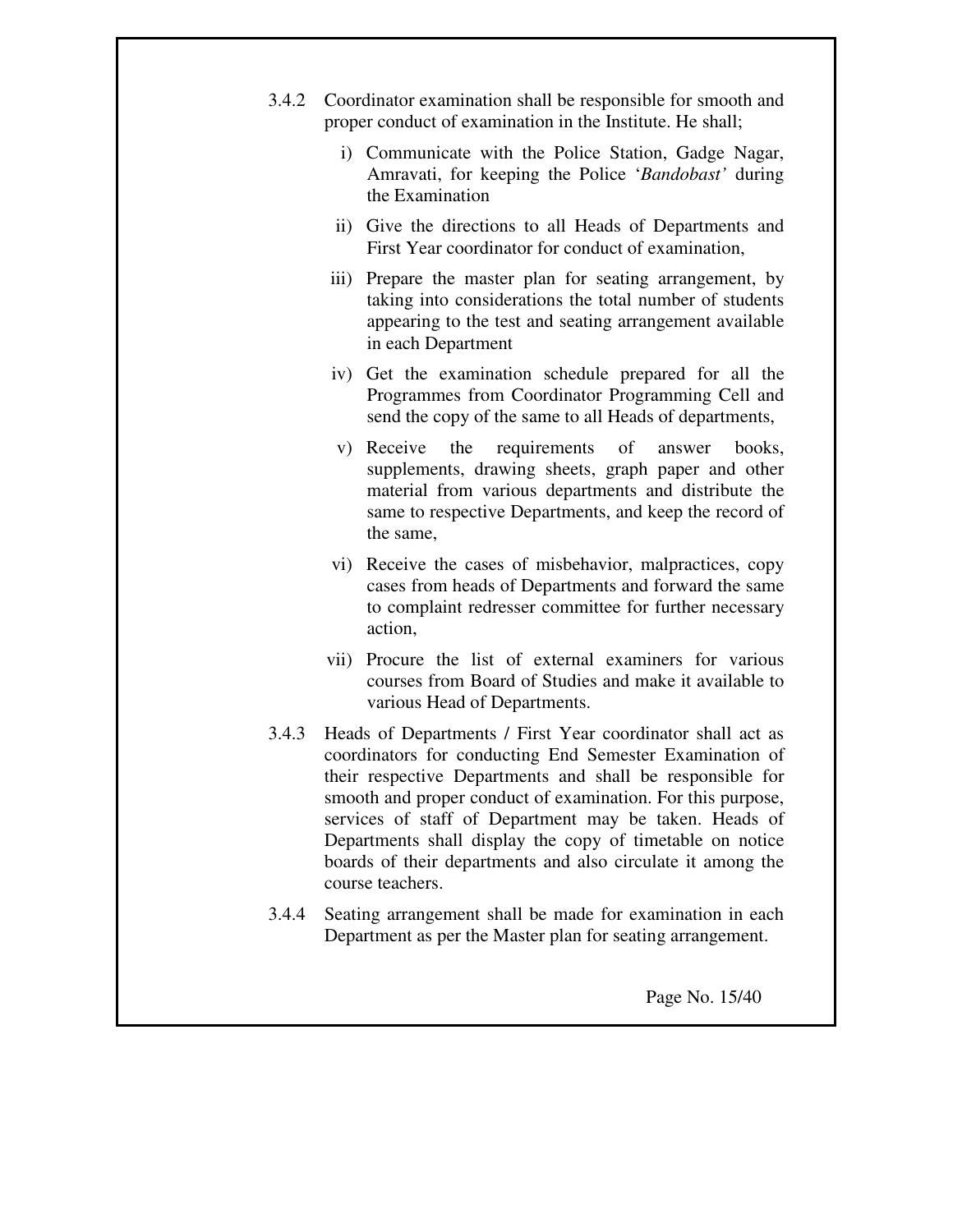- 3.4.5 Head of Department shall appoint staff for examination as per following structure and forward the copy of the same to Coordinator examination. i. Invigilators :One invigilator for 25 - 35 student subjected to maximum two per class room ii. Additional invigilator :One for the examination iii. Reliever :One per five class room subjected to maximum two iv. Masking & sealing Assistant: Two class III employees of the Department v. Exam peon :Two for examination vi. Watermen :One for three class rooms, one for each drawing hall vii. Sweeper :One for examination Invigilators, additional invigilator, and relievers shall be appointed from among the faculty of respective Departments. 3.4.6 Head of Department shall send the requirement of answer books, drawing sheets, graph papers, blank Proforma related with examination and any other materials required for conducting the examination to Coordinator Examination and
- obtain the same from him and keep it in his custody. He shall also receive the sealed packets of printed question papers for each course of his department from the coordinator examination one day prior to the schedule of examination in respective courses.
- 3.4.7 On each day of examination, Head of department/ faculty appointed by H.O.D. shall open the required number of packets of question papers at least 30 minutes before the start of examination. Prior to opening, however, he shall show the intactness of the seals of the packets to any two examinee and any two invigilators and obtain their signature on all the packets indicating the date and time of opening the packets. he shall then take out the required number of question papers from the packets and maintain the account of question papers

Page No. 16/40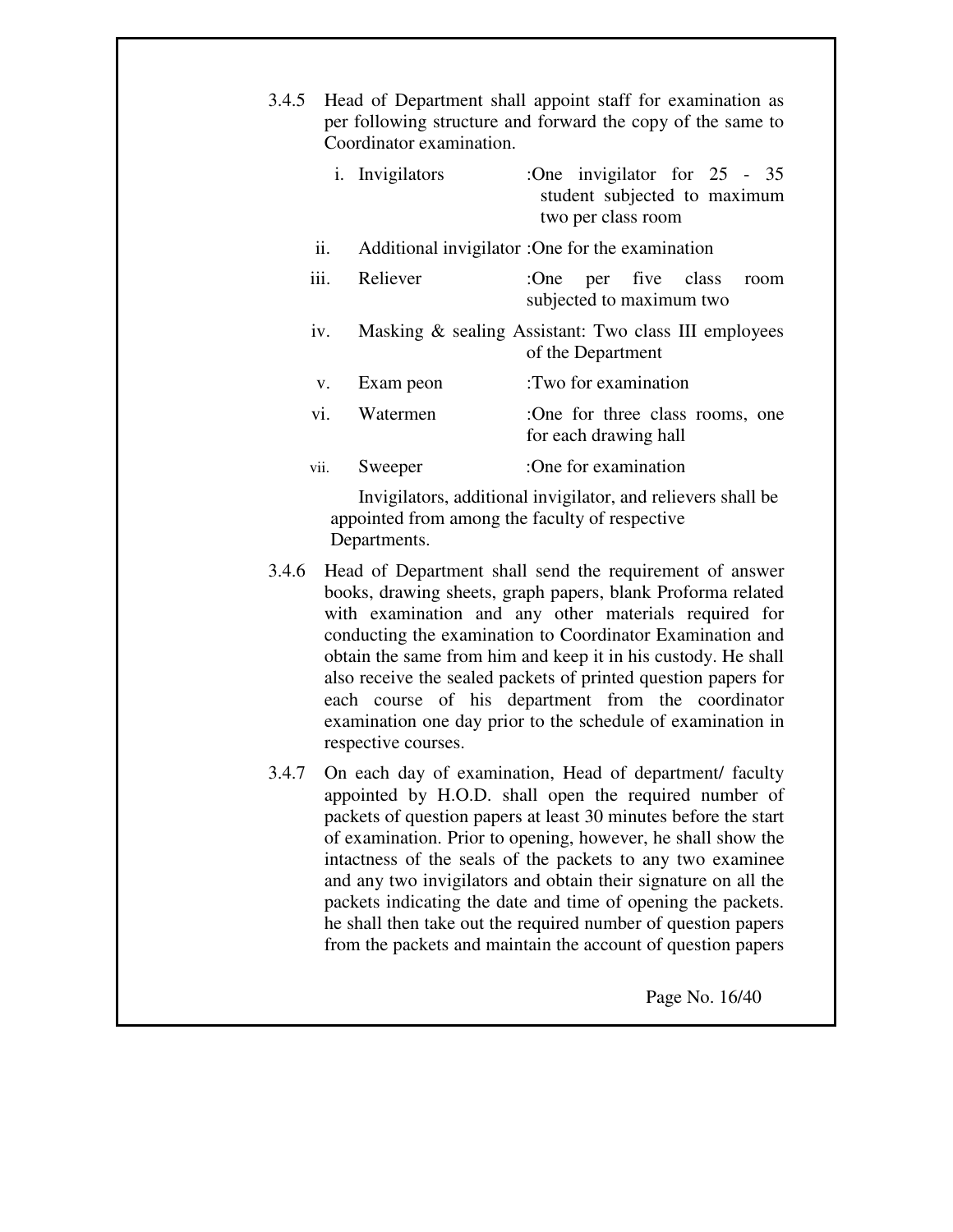on each packet.

- 3.4.8 Head of department/faculty appointed by H.O.D. then shall hand over the required material to the invigilators, at least 20 minutes before the start of the examination.
- 3.4.9 Head of department shall instruct the exam peon to ring the bell as per following timings:

| Sr.<br>No.     | <b>Type</b><br>of bell | Schedule of bell for<br><b>Morning/Afternoon</b><br><b>Session</b> | <b>Remarks</b>                                                                                |
|----------------|------------------------|--------------------------------------------------------------------|-----------------------------------------------------------------------------------------------|
| 1              | Long<br>bell           | Fifteen min. before<br>the beginning of<br>examination             | indicate<br>To<br>that<br>the<br>students should occupy<br>their seats in the class /<br>hall |
| $\overline{2}$ | Two<br>strokes         | beginning of<br>examination                                        | To indicate start of the<br>examination                                                       |
| 3              | One<br>stroke          | One hour after<br>beginning of<br>examination                      | To indicate end of first<br>hour of examination                                               |
| 4              | One<br>stroke          | Two hours after<br>beginning of<br>examination                     | indicate<br>of<br>To<br>end<br>hour<br>of<br>second<br>examination                            |
| 5              | Two<br>strokes         | Ten min. before the<br>end of examination                          | indicate<br>last<br>10<br>To<br>minutes for 2:30 hours<br>duration paper                      |
| 6              | Long<br>bell           | Two and half hours<br>after beginning of<br>examination            | To indicate end of 2:30<br>hours duration paper                                               |
| 7              | Two<br>strokes         | Ten min. before the<br>end of examination                          | indicate last<br>To<br>10<br>minutes for 3:00 hours<br>duration paper                         |
| 8              | Long<br>bell           | Three hours after<br>beginning of<br>examination                   | To indicate end of 3:00<br>hours duration paper                                               |

Page No. 17/40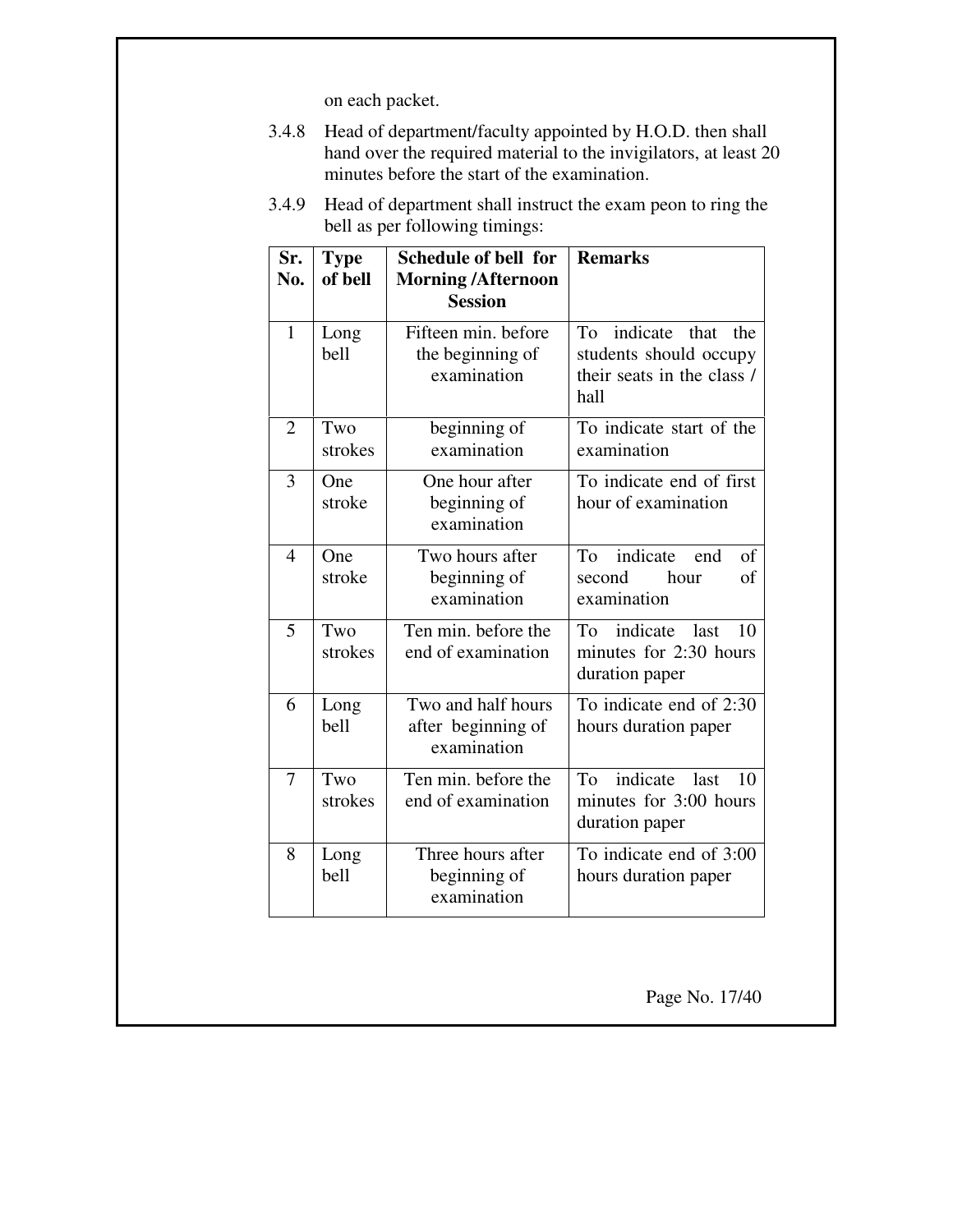- 3.4.10 Invigilators shall enter their class/hall at least 15 minutes before the start of examination. He / She shall
	- i) ask the students to keep their books, note books and their written materials at the front of the room/ outside the room,
	- ii) check whether the students have occupied their seats as per the seating arrangement plan,
	- iii) distribute answer books to the students at least 10 minutes before the start of the examination and ask them to fill in correct details on the front page of the answer books,
	- iv) distribute the question papers to the students at the beginning of the examination,
	- v) check the identity cards of the students and sign on their answer books, if all details are correct,
	- vi) take the signature of students on the attendance proforma, mark 'AB' for absent students and maintain the attendance record of his room/hall,
	- vii) distribute the supplements, graph papers to the students as and when demanded by the students and maintain the record of supplements issued in the given proforma,
	- viii) maintain general discipline in the classroom by frequently moving in the class room/hall and preventing any malpractices, attempt of copying by the students.
	- ix) report cases of students misbehavior, indiscipline, malpractices and copying cases to the Head of department for further necessary action,
	- x) give warning to the students to tie their supplements, 10 minutes before the end of examination,
	- xi) collect the answer books from the students at the end of examination and arrange them sequentially as per the exam. Seat numbers of students for each course separately,
	- xii) hand over the answer books and filled in proforma to the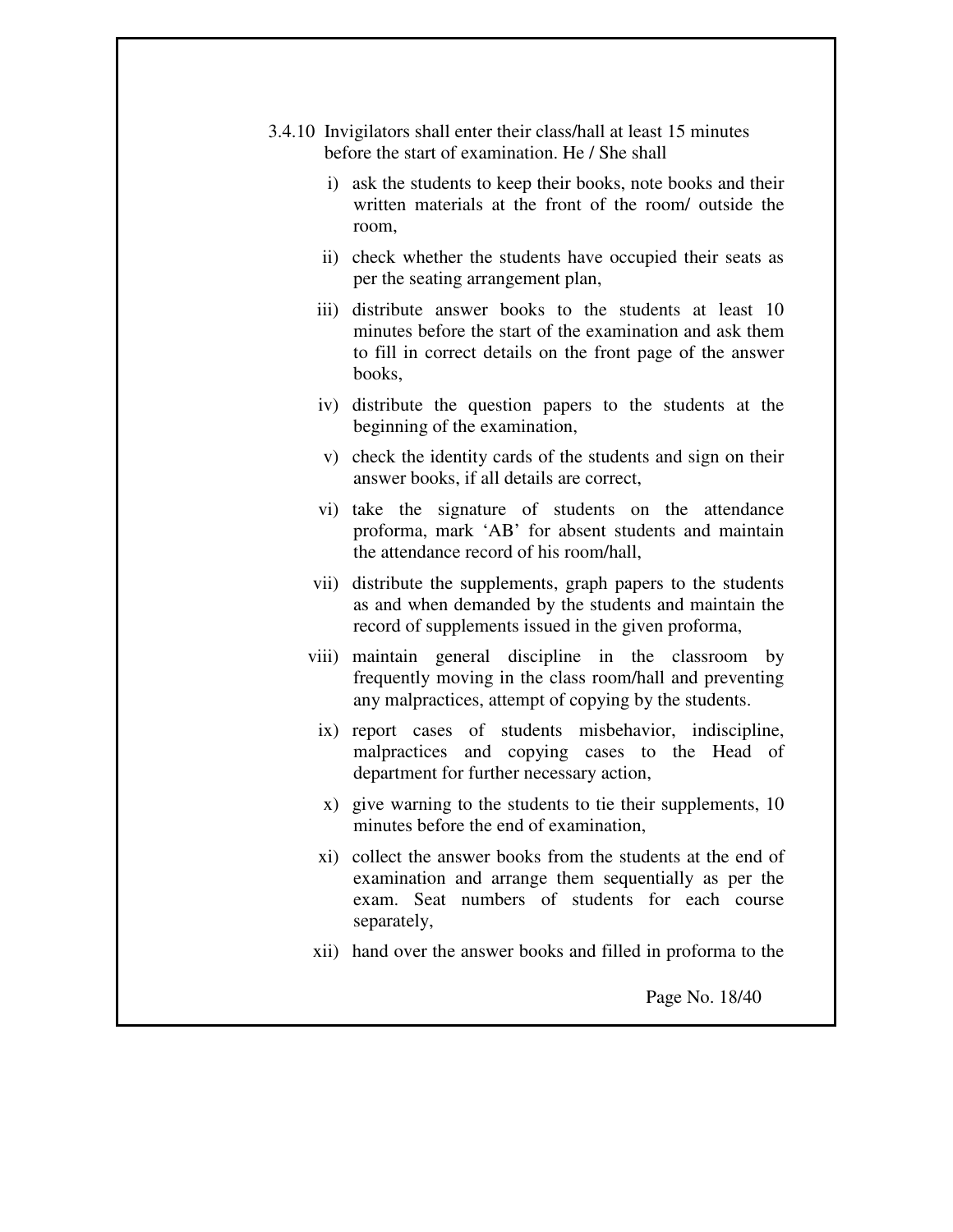Head of department.

- 3.4.11 Head of department shall take rounds in the different rooms/halls to confirm that invigilators are performing their duties well and discipline is being maintained during examination. He shall also send the relieving supervisors to various rooms/halls to relieve the invigilators for not more than 10 minutes at a time.
- 3.4.12 Head of department shall forward the cases of misbehavior, indiscipline, malpractices, attempt to copy, copying cases to coordinator complaint redress committee through coordinator, examination.
- 3.4.13 If any examinee is not in position to write at all, or write as fluently as normal student, on account of physical disability or injury due to accident just before the examination and produces a medical certificate from the Civil Surgeon on this account, then a writer shall be allowed to such examinee. Such a writer shall not be a student of any Programme of B. Tech. / M. Tech. of the Institute or any other Technical Diploma or Degree course of other Institutes. The examinee shall, however, apply in a prescribed proforma to Head of Department asking for permission to allow for such a writer. Head of department then shall verify the medical certificate and give a permission letter to the examinee for the writer after taking the undertaking from the writer in a prescribed proforma. The examinee shall produce the permission letter to the invigilator for examination of each course.
- 3.4.14 In case of physically disabled examinee, who can write but at much slower speed as compared to normal student, he may be allowed to write for 15 to 30 minutes extra for all the courses, provided he seeks permission from Head of department for extra writing time on account of his disability by producing medical certificate from Civil Surgeon to this effect.
- 3.4.15 After receiving the answers books from invigilators, Head of department shall check them as per the attendance record submitted by the invigilators and then sort out the answer books of each course separately. He shall then get it masked from masking assistant.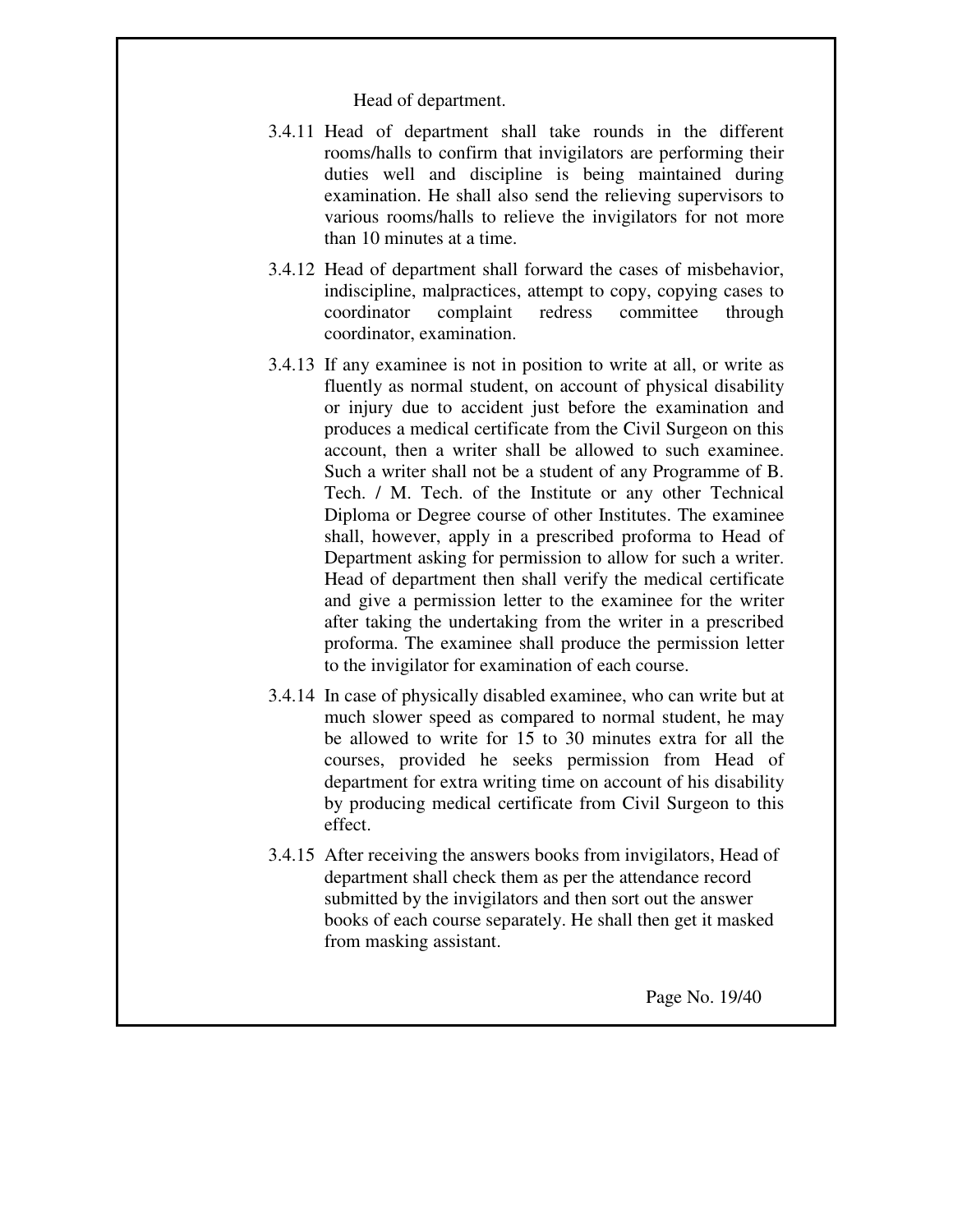- 3.4.16 Masking assistant shall hide the exam seat no. and serial no. of each answer book by suitably folding the front page of the answer book and pasting with brown tape, as per the procedure laid down.
- 3.4.17 Head of department shall direct the sealing assistant to tie the bundles of answer books of each course separately along with two copies of question paper, copy of attendance sheet, record of supplements issued etc. and pack them in packets of cloth and seal them with sealing wax, and paste a packing slip on each packet indicating all details of packed answer books. Thereafter Head of Department shall handover the all the packets to coordinator Central assessment on the same day, or latest on the next day. He shall maintain the record of all such packets of answer books handed over to coordinator Central Assessment.
- 3.4.18 Sealing assistant shall maintain the account of answers books and supplements received and consumed for the examination in a register. He shall also prepare the bills of remuneration of all staff involved in the examination work and submit to the Head of department for further action.
- 3.4.19 Coordinator Central assessment shall receive all the packets of answer books of all courses for all Programmes of all departments for assessment.
- 3.4.20 Heads of department shall prepare the estimate for remunerations of staff involved in the end semester examination as per rules. Remuneration shall be paid to the staff after the examination is over and account of payment shall be submitted to the office within a week.

### 3.5 Practical Examination

- 3.5.1 Practical examination shall be conducted as per the examination schedule approved by the Examination committee. However in case of any emergency the Examination may be rescheduled with the prior approval of Chairman, examination committee.
- 3.5.2 Heads of Departments shall act as coordinators for conducting practical examinations of their respective Departments and shall be responsible for various related

Page No. 20/40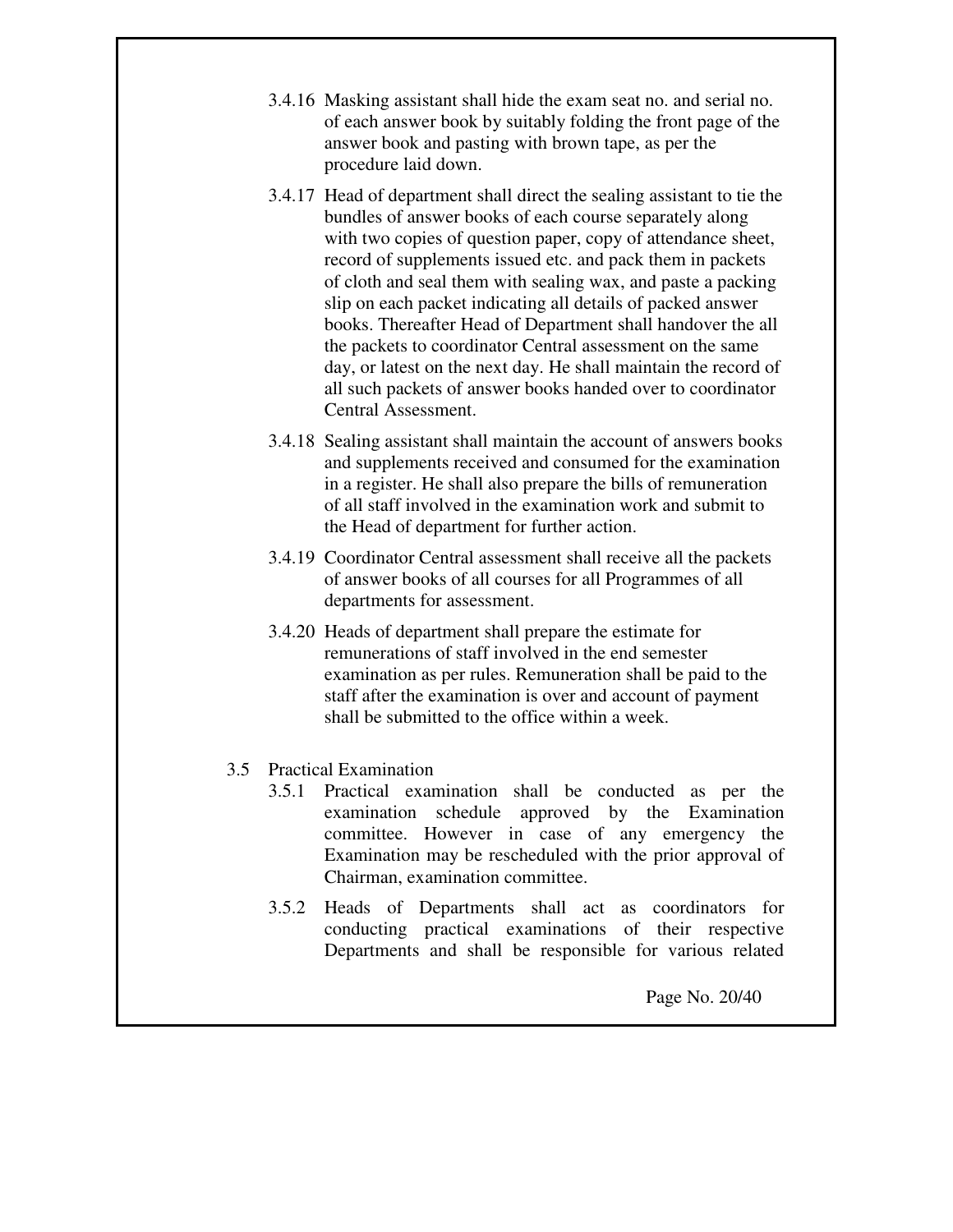activities. They shall, however, take the services of staff of their Departments for this purpose.

- 3.5.3 Respective Heads of Departments shall prepare detailed timetable (batch-wise) for the practical examination. A consent of Heads of other departments shall be taken, if necessary, to avoid overlapping of schedule or any other problem.
- 3.5.4 Head of Department shall appoint staff for practical examination as per following structure and forward the copy of the same to Coordinator examination.
	- i) External Examiner: One for each practical course, as approved by Examination Committee
	- ii) Internal Examiner: One for each practical course, preferably the course teacher, as approved by Examination Committee
	- iii) Laboratory Expert: One for each practical course, preferably laboratory assistant of the respective laboratory
	- iv) Laboratory Peon: One for each course, preferably peon of the respective laboratory.

For workshop practical, the structure of staff for practical examination shall be as under;

- i) External Examiner :One for each practical course, as approved by Examination Committee
- ii) Internal Examiner :One for each practical course, preferably the course teacher, as approved by Examination Committee
- iii) Forman :One for each practical course
- iv) Shop Instructor :One for each shop, in which the examination is to be conducted
- v) Peon :One for each shop, in which

Page No. 21/40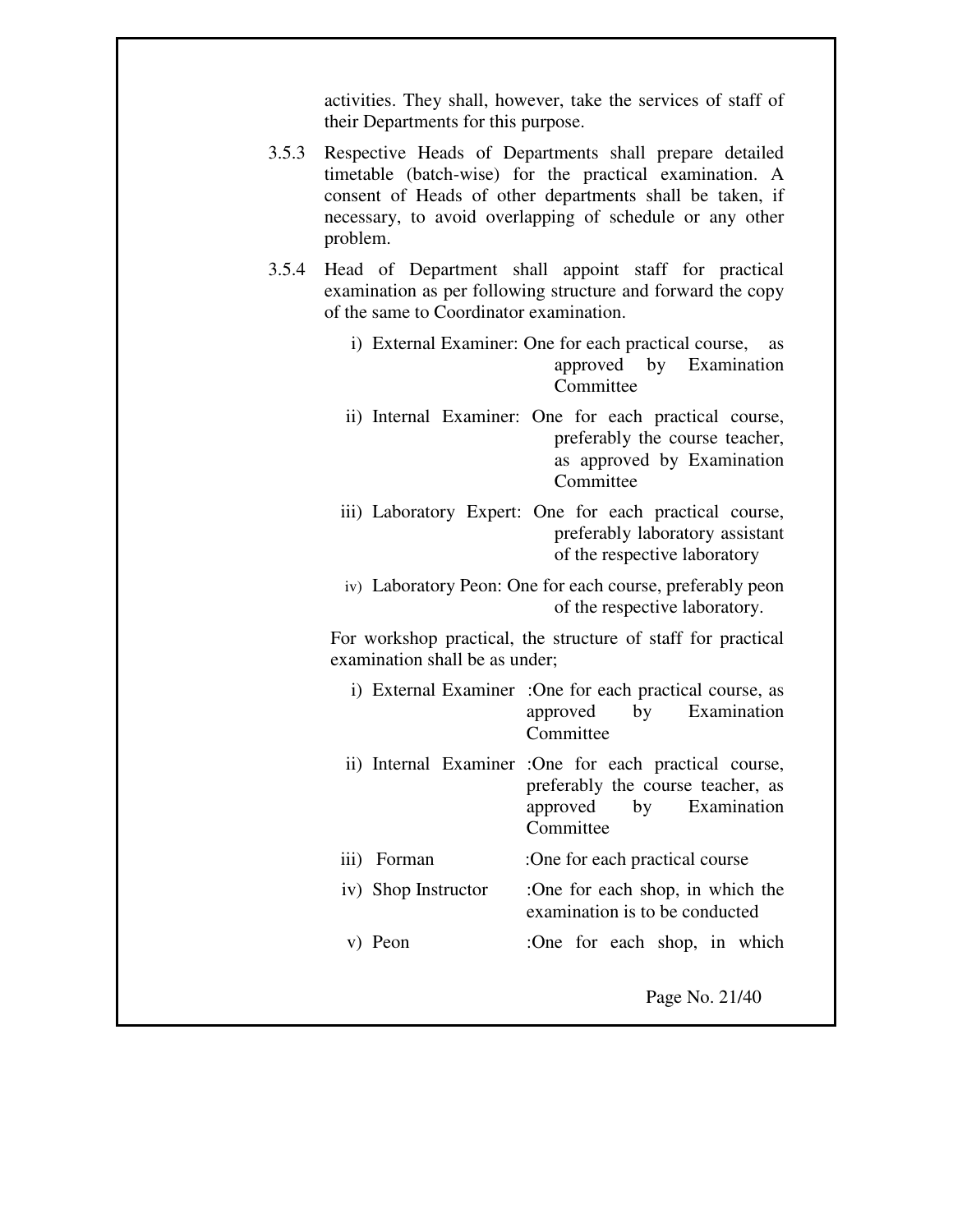examination is to be conducted

In case of common courses in the same semester of different Programmes, different internal examiners and external examiners may be appointed for each Programme.

- 3.5.5 B.O.S. shall recommend the list of external/internal examiners for practical examination of each course to examination committee. Examination Committee shall finalize the names of external examiners, from among the list recommended by B.O.S. In case external examiner doesn't report for the examination due to emergency, the concern Head shall make alternative arrangement from the list of panels. In case no examiner available in the panel; the Head is empowered to make suitable arrangement with the consent of Chairman Examination Committee. Heads of Departments shall send the appointment letters to the external/internal examiners.
- 3.5.6 Internal examiners along with laboratory experts and laboratory peons shall make all the necessary arrangements of equipment/laboratory setup required for conducting practical examination for their respective courses.
- 3.5.7 Practical examination shall be conducted in any one of the following manner:
	- i) Oral examination (viva voce) only. Both internal and external examiners shall ask questions to the students based on the practical content of the course, so as to assess his practical knowledge of the course.
	- ii) Practical examination in which the students are required to perform the given practical / make the given job in the workshop / draw a drawing on the drawing sheet / prepare a program on computer in the given computer language. The performance of the students then shall be judged by External examiner only.
	- iii) Practical examination, in which student is required to perform a given practical, followed by the oral examination (viva voce) based on the practical content of the course. The performance of the students then shall be judged by both Internal and External examiner.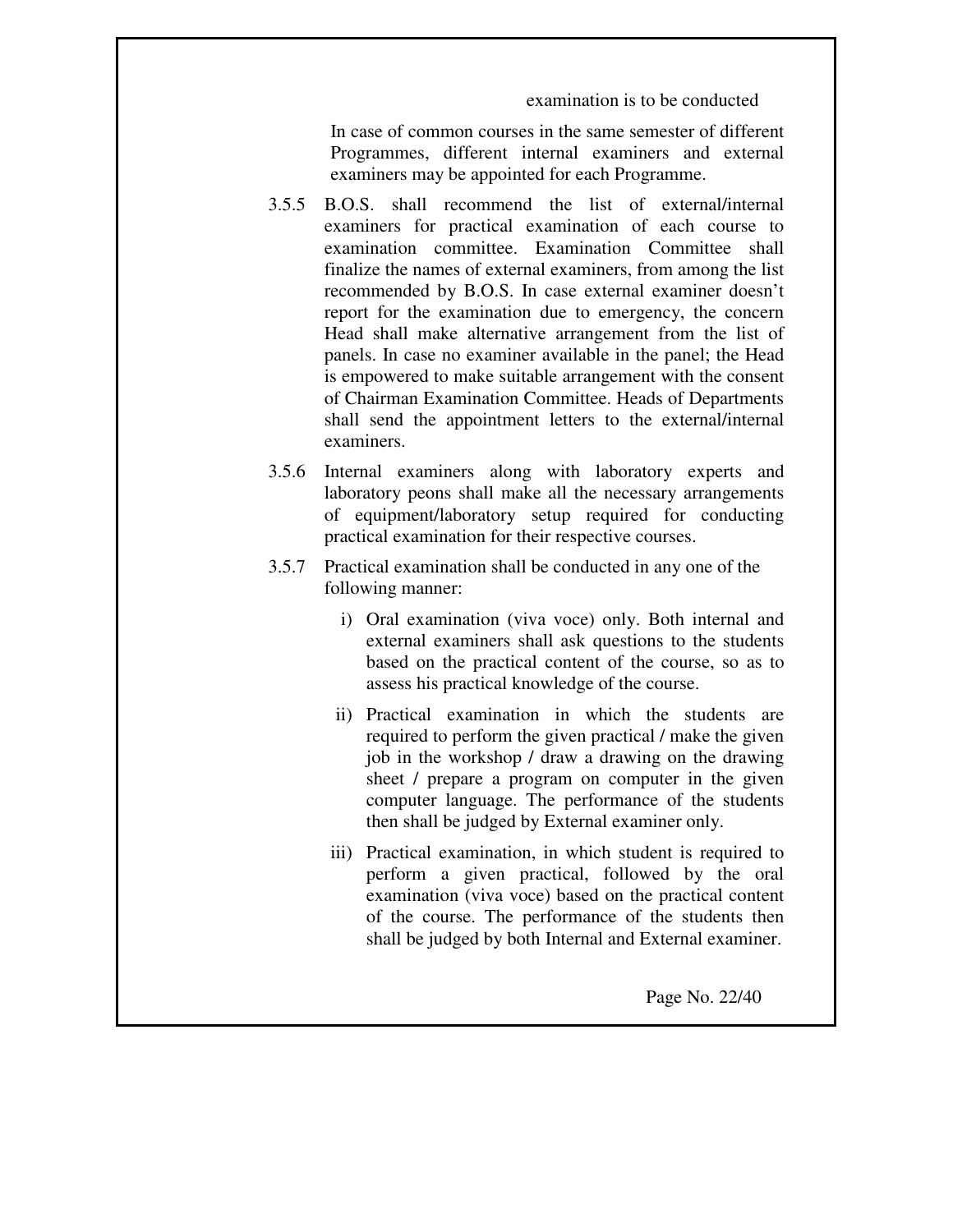Internal examiner shall preserve the answers books/drawing sheets/workshop jobs of the practical examination for next two consecutive sessions and then hand over the same to the store for further action.

- 3.5.8 After the practical examination of the course is over, internal examiner along with the external examiner shall fill in the marks given to the students in the mark sheet, sign on it, seal it in a packet, write all details on the packet and hand over the same to Head of Department on the same day, or latest on the next day.
- 3.5.9 Head of Department shall hand over the packets of mark sheet to the Course coordinator for gradation based on internal and external practical examination marks.
- 3.5.10 Heads of department shall prepare the estimate for T.A.D.A. and remunerations of external examiners, internal examiners and other staff involved in the practical examination as per rules. T.A.D.A. and remuneration to the external examiners shall be paid as per rules and regulations, after the examination of the respective course is over. Remuneration to internal examiners and other staff after shall be paid after the practical examination and account of payment shall be submitted to the office within a week.

#### **4. Central Assessment**

4.1 **Genera** General

 For assessment of answer books of **end semester examination** Principal/Director of Institute will form committee for a **Centralized Assessment Cell** (**CAC**) at institute level, of the organization shown in **(Appendix -D)** 

Answer book assessment is an honor. Assessment is compulsory to all teaching staff of this institute. Officer-in-charge of this scheme will receive masked answer books from Head of Department and carry out the assessment as per given procedure in stipulated time.

Normal working hours of CAC shall be 8 a.m. to 8.00pm considering quantum of work and stipulated time period (10 days) Working hours may be extended or may be decided as per requirement

4.2 Assessment procedure

Page No. 23/40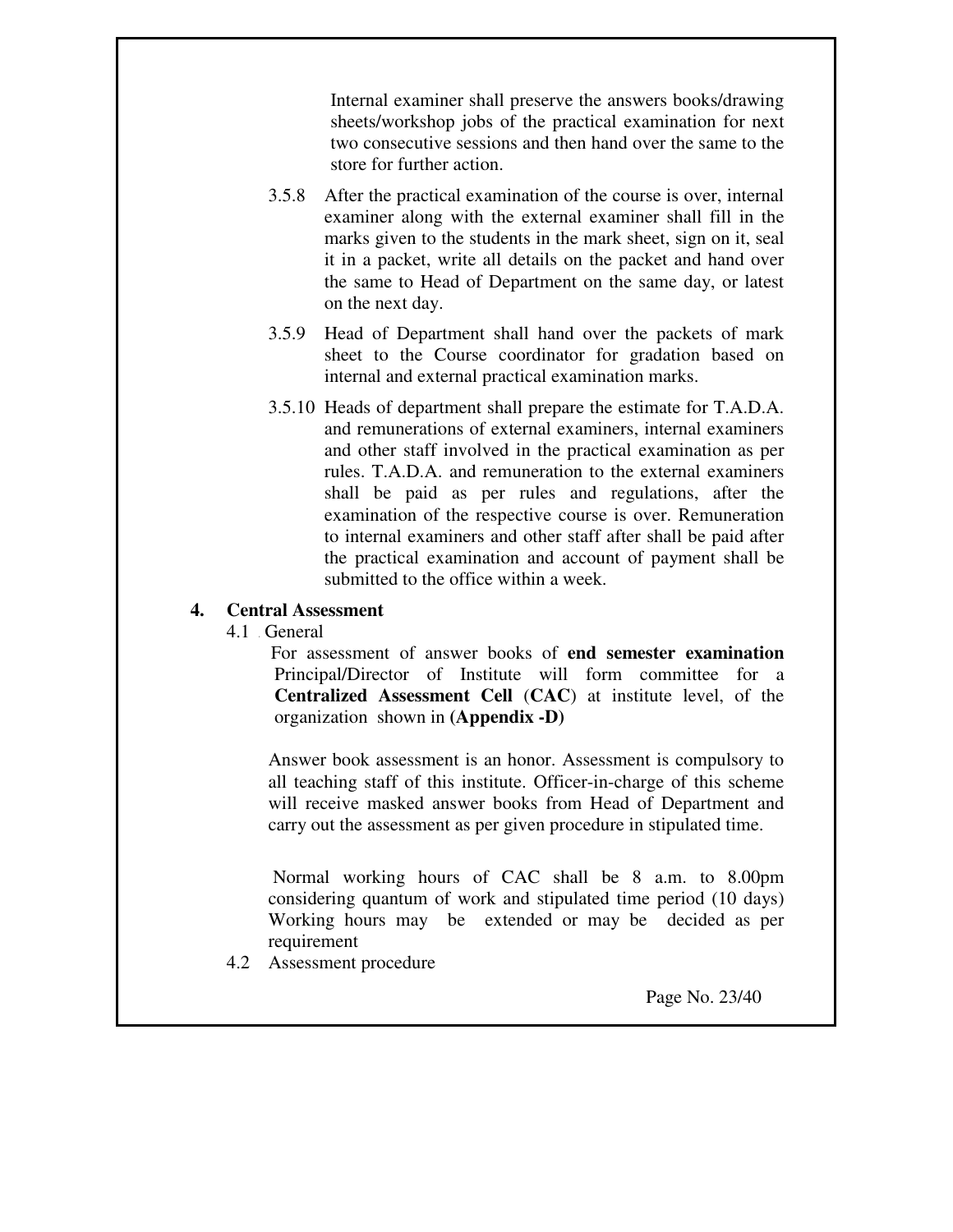After receiving the order for assessment of answer books, the assessor shall

i) not disclose the order as it is confidential. ( Refer Form No.E19**)**  ii) report at **the CAC**.

iii) submit the "Evaluator's Declaration" form given by CAC officials.(Form No.E20)

iv) collect sealed bundle of answer books from CAC officials, count all the answer books in the bundle and carry out check on proper masking of answer books. If any difference in number of answer books is there, get it clarified from CAC officials immediately. If any answer book is found to be unmasked, contact immediately coordinator for masking & get it masked. In any case, do not receive any unmasked answer book.

v) collect question paper and solution/scheme of marking of the course from CAC officials

vi) not assess any answer book without solutions/scheme of marking.

vi) award step-wise marks for each solved question.

vii) transfer marks carefully on the front page of the answer book and carry out total of marks correctly.

viii) write marks as *zero*, 01, 02, 03, etc i.e. in double digit and not as 0. 1. 3. 4 etc in the space provided on the front page of the answer book. Write 00 marks in that question to which answer/s written by the examinee is completely wrong. Write - - (double dash) in that question which is not attempted (completely ignored) by the examinee

ix) assess the answer in terms of marks only. He neither shall put any comment nor shall put any markings

x) put signature with his name in the space provided on the front page of the answer book.

xii) hand over the bundle ,in following cases

- report immediately to CAC officials for further action if any complaints regarding the answer books such as
- answer book found with a written request stating cancellation of previously written answer,
- found with multiple-writings, with multiple use of inks.
- found attached with any currency note to the answer book and or found requesting assessor to assess answer book favorably,
- mass copying,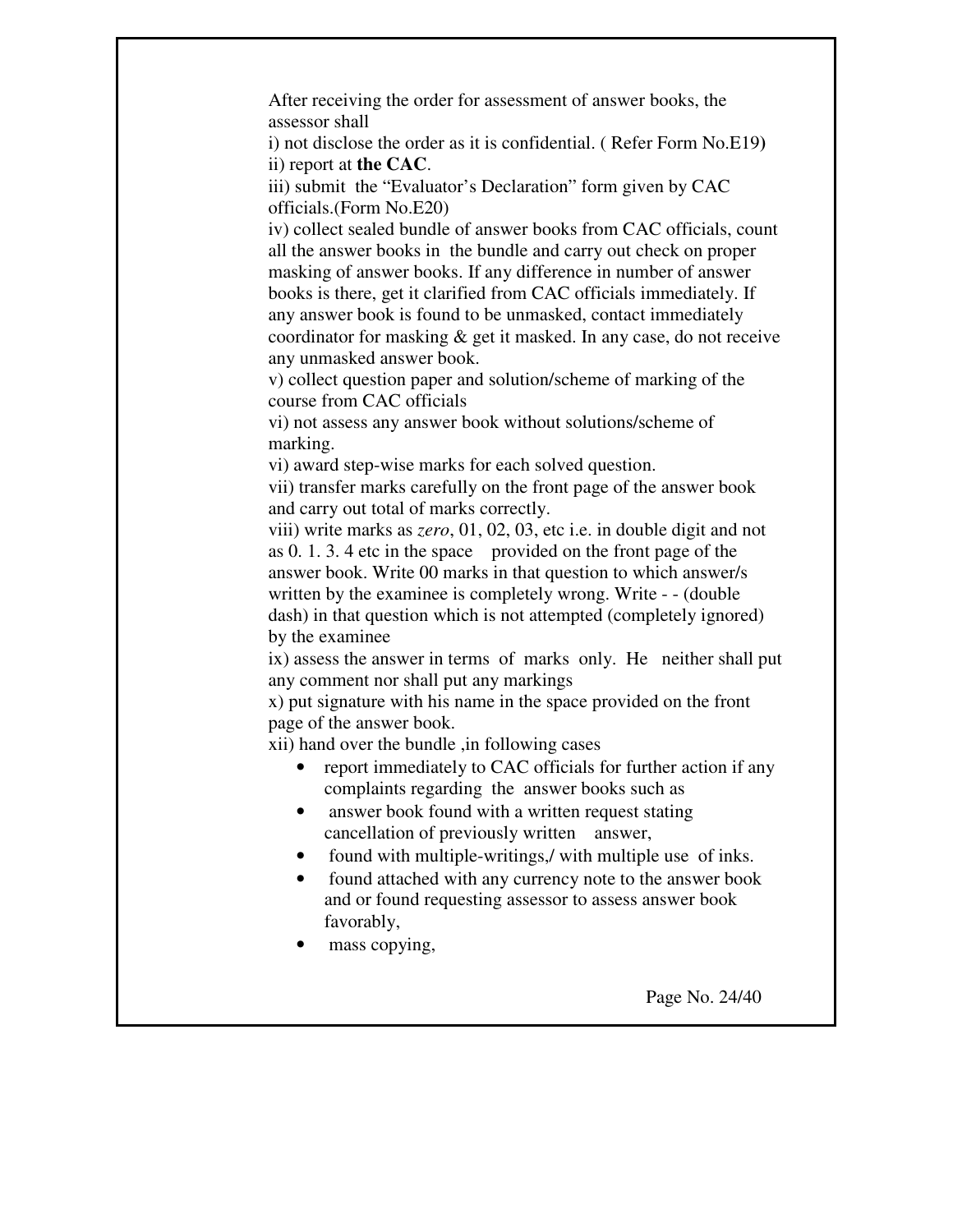- found disclosing identity of the examinee in any form with a intent to get clear-cut illegal benefit,
- found writing abusive and threatening language
- question paper with missing data, mis-print of any nature and
- all other such cases

xxi) handover valued answer books to officials.

#### 4.2.1 Re-totaling

i) Re-totaller shall see that examinee attempted the questions considering the internal choice and shall check the marks given by the assessor are as per the marks allotted to the questions.

 ii) Re-totaller shall see all questions and sub questions are valued and awarded marks

iii) Re-totaller shall report to associate coordinator in case of any discrepancy, if any discrepancy is reported to associate coordinator ,he shall bring it to notice immediately to coordinator and Coordinator shall get it corrected from the concerned e valuator.

 iv) In any case the Re-totaller, associate coordinator**,** coordinator shall not correct any such mistakes on their own.

#### 4.3 Dispatch of assessed answer books

 The coordinator shall send all valued masked answer books in sealed bundles to the concerned Head of department on the last day of CAC. The slip (Form No.E21) showing the details of bundle should be pasted on it.

### 4.4 Display of marks

 After receipt of masked answer books the concerned head of department shall arrange for unmasking and shall ask departmental coordinator to prepare mark list for end semester examination**.** 

### 4.5 Preservation of assessed answer books

 All valued answerbacks shall be preserved for two consecutive semester**;** in respective department

#### 5 **Unfair means / malpractice at Examination**

### 5.1 **General:**

Government of Maharashtra enacted the Mahrashtra Act No.

Page No. 25/40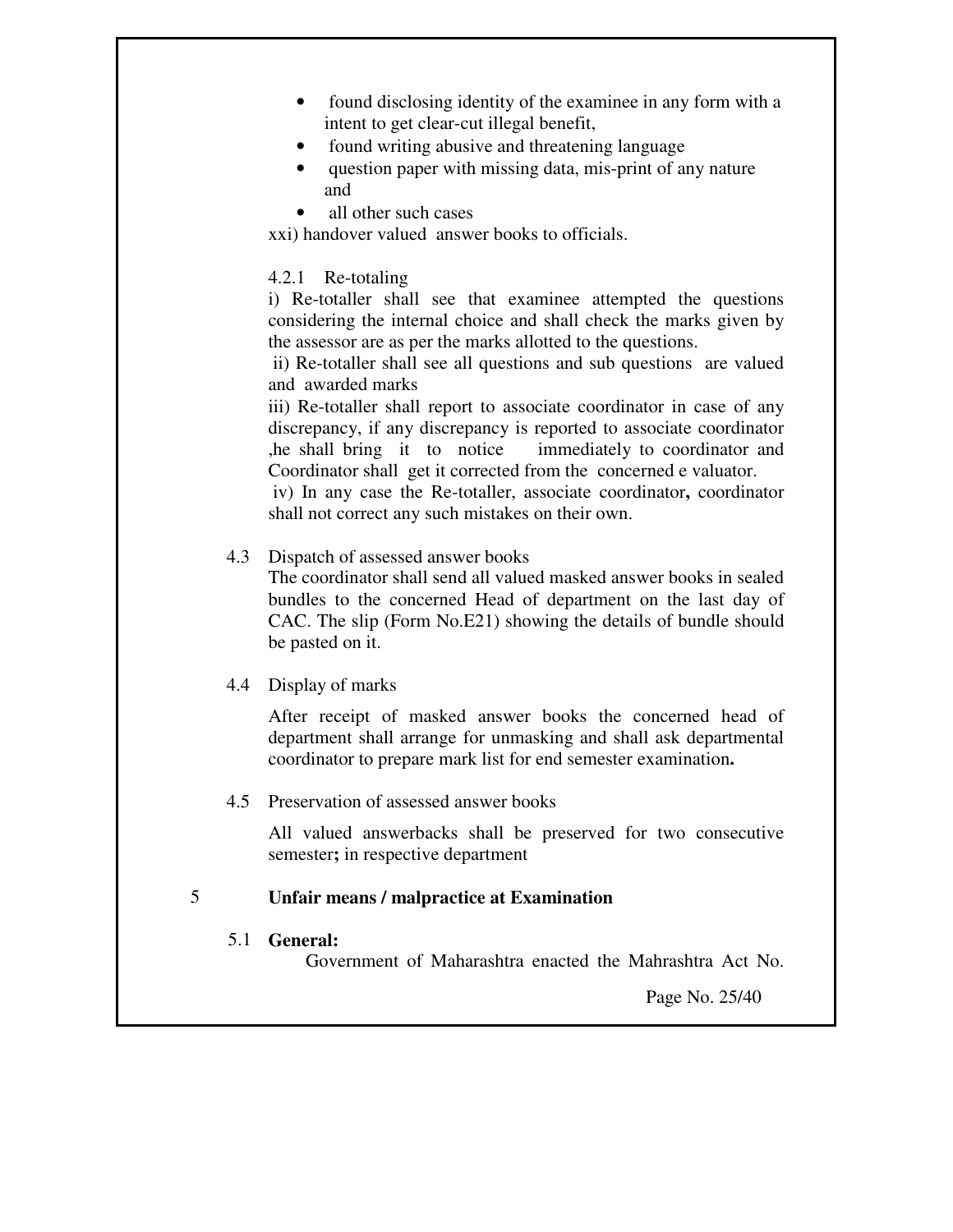XXXI of 1982.,(Appendix-A )providing for preventing Malpractices at the University/College /Board Examinations. Under the section of the act use of unfair means of any kind by an examinee/ any person/person related to examination during the conduct of examination is a cognizable and non-bailable offence. For implementation of the act following procedure shall be adopted.

#### 5.2 **Competent Authority**

On receipt of a report regarding use of unfair means by any student/person at examination, including breach of any rules laid down by institute authorities, for proper conduct of examination, the senate shall be the competent authority to institute complaint redress committee. The complaint redress committee shall be the competent authority to investigate, recommend and take appropriate disciplinary action against the student /person/s using, attempting to use, aiding, abating, instigating or allowing to use unfair means at examination center.

 In case of teaching staff/ other staff related with conduct of examination involved in unfair means at examination, complaint redress committee shall investigate into the matter and forward the facts and finding of inquiry to senate along with recommendation. Senate will take appropriate disciplinary action against the staff.

#### 5.3  **Procedure for dealing with Unfair means Cases at Examination Center**.

 In case of unfair means, Head of concerned Department shall follow the following procedure

- a) The student shall be called upon to surrender to the Head of concerned Department unfair means material found in his /her possession, if any, and his/her answer book.
- b) Signature of the concerned examinee shall be obtained on the relevant material and list thereon. Concerned invigilator shall also sign on all relevant material and documents and countersigned by Head of concerned Department.
- c) Confiscate his /her answer book along with unfair means material, mark it as "suspected Unfair means Case". Obtain the Statement of the examinee in Form No. E-22 and if demanded issue him/her fresh answer book duly marked as "Second Answer book"
- d) Obtain his /her undertaking in Form No.E-24 to the effect

Page No. 26/40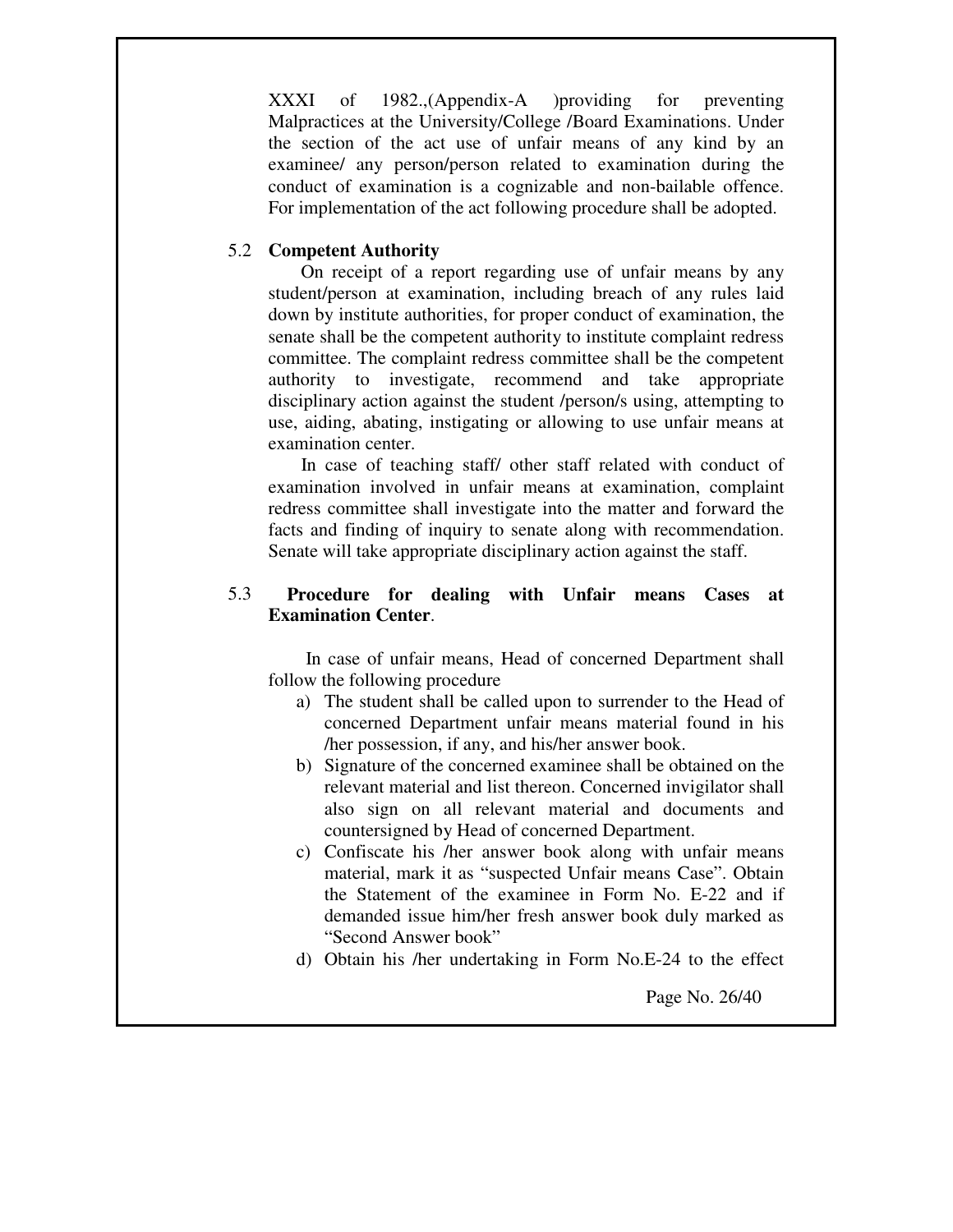that decision of the concerned competent authority in his /her case shall be final and binding on him and allow him to continue with his /her examinations

- e) Statement of the concerned invigilator in Form No.E-23, shall be obtained by the Head of concerned Department and he shall make forwarding remark in the same format. If examinee refuses to make statement or to give undertaking the concerned invigilator and Head of Department shall record accordingly under their signature.
- f) Issue show-cause notice in Form No.E-25 to the examinee instructing to appear before complaint redress committee.
- g) In the case of impersonation or violence, expel the concerned examinee from the examination and not allow him/her to appear for remaining examination and report the action taken to the Co-ordinator, Examination.
- h) Case May be reported to the concerned Police station in a prescribed Form No.E-26, as per the provision of Maharashtra Act No. XXXI, 1982 for preventing malpractices at University/board/other examination and it should be informed to Co-ordinator, Examination.
- i) All the materials and list of materials mentioned in clause a) and statement and undertaking of examinee in Form No. E-22 & E-24 respectively and statement of Invigilator in Form No. E-23 along with the forwarding remarks shall be forwarded by the Head of concerned Department to Coordinator, Examination in separate and confidential sealed envelope marked with "Unfair means case".
- j) In case of unfair means of oral type invigilator and/or concerned authorized person shall record the facts in writing and report the same through Head of concerned Department to the Co-ordinator, Examination.
- k) Co-ordinator, Examination after finding the prima-facie of the case of malpractice received from the Head of concerned Department, shall send it to Complaint Redress Committee. Co-ordinator, Examination/concerned officer shall be the presenting officer of the case of malpractice which is originated through him before Complaint Redress Committee, police authority, court of Justice and shall deal with the case till it is finally disposed off.

#### 5.4 **Procedure to be followed at Assessment centre**

Page No. 27/40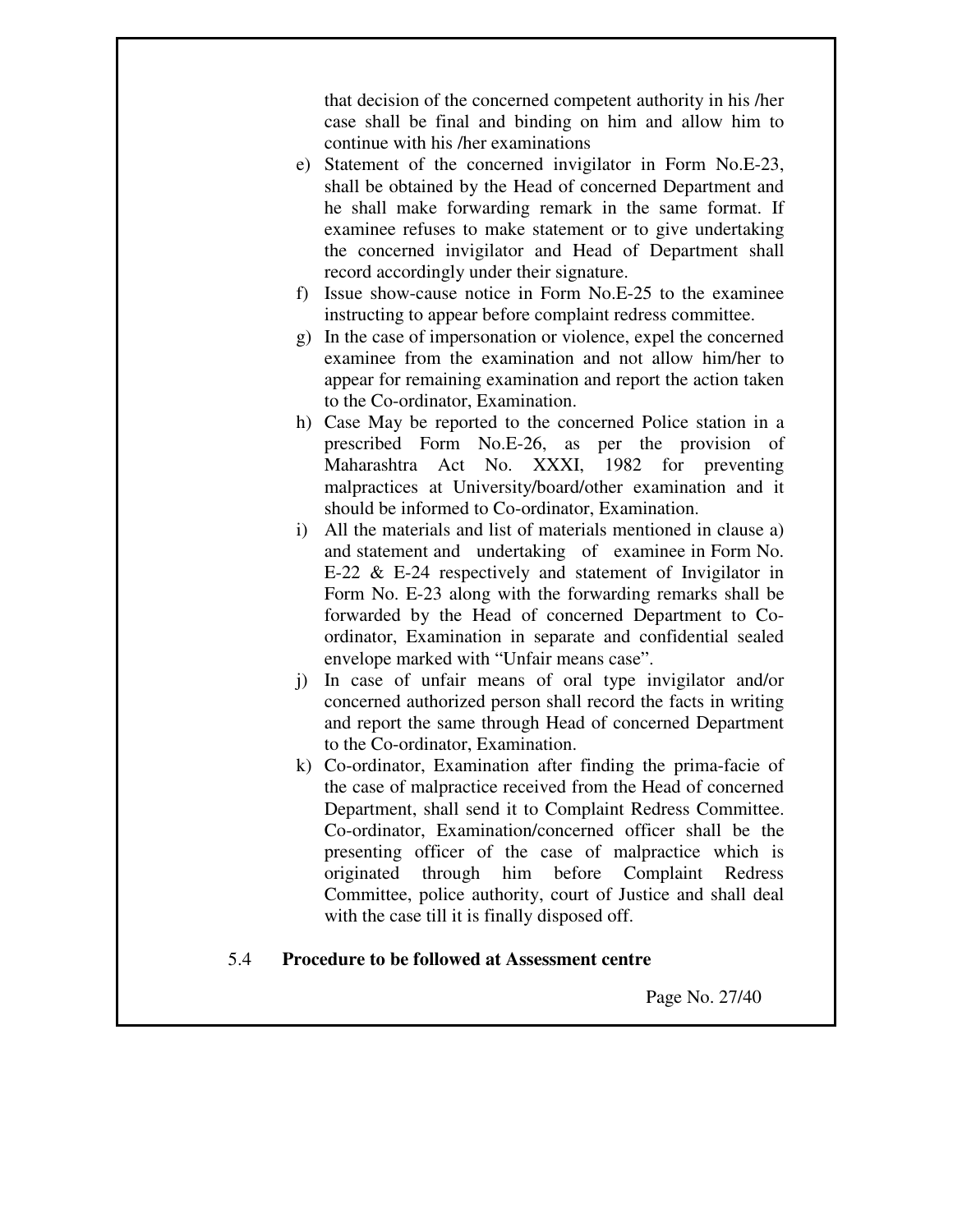During the assessment of answer book, if examiner suspects that there is prima-facie evidence that the examinee/s whose answer book/s the examiner is assessing appears to have resorted to unfair means in the examination, examiner shall forward his/her report along with the evidence and his/her opinion to the Co-ordinator, Assessment. Co-ordinator, Assessment shall then forward the case in separate sealed envelope marked with "suspected unfair means case" to the complaint redress committee.

 If any staff is found involved in any type of malpractice/unfair means, Co-ordinator, Assessment shall report the case to Complaint Redress Committee for further action

 Co-ordinator, Assessment/concerned officer will be the presenting officer of the case of malpractice which is originated through him before Complaint Redress Committee, police authority, court of Justice and shall deal with the case till it is finally disposed off.

#### 5.5 **Procedure to be followed at Paper setting/printing**

 If any student/staff/any person/s/ Person related with paper setting/person at printing is found involved in any type of malpractice/unfair means related to paper setting/paper printing, Coordinator, Paper setting/printing shall report the case to Complaint Redress Committee for further action

 Co-ordinator, Paper setting/printing /concerned officer will be the presenting officer of the case of malpractice which is originated through him before Complaint Redress Committee, police authority, court of Justice and shall deal with the case till it is finally disposed off.

#### 5.6 **Procedure to be followed by Complaint Redress Committee**. **5.6.1: For Examinee/Person involved in Unfair means**

**a)** For the purpose of investigating unfair means resorted to by examinee/examinee/s at the examination, the senate shall appoint Complaint Redress Committee which will function as a body which will investigate in to the matter and decide the punishment on the basis of facts and findings of the case after ensuring that reasonable opportunity has been given to the concerned implicated student/examinee/person in his/her

Page No. 28/40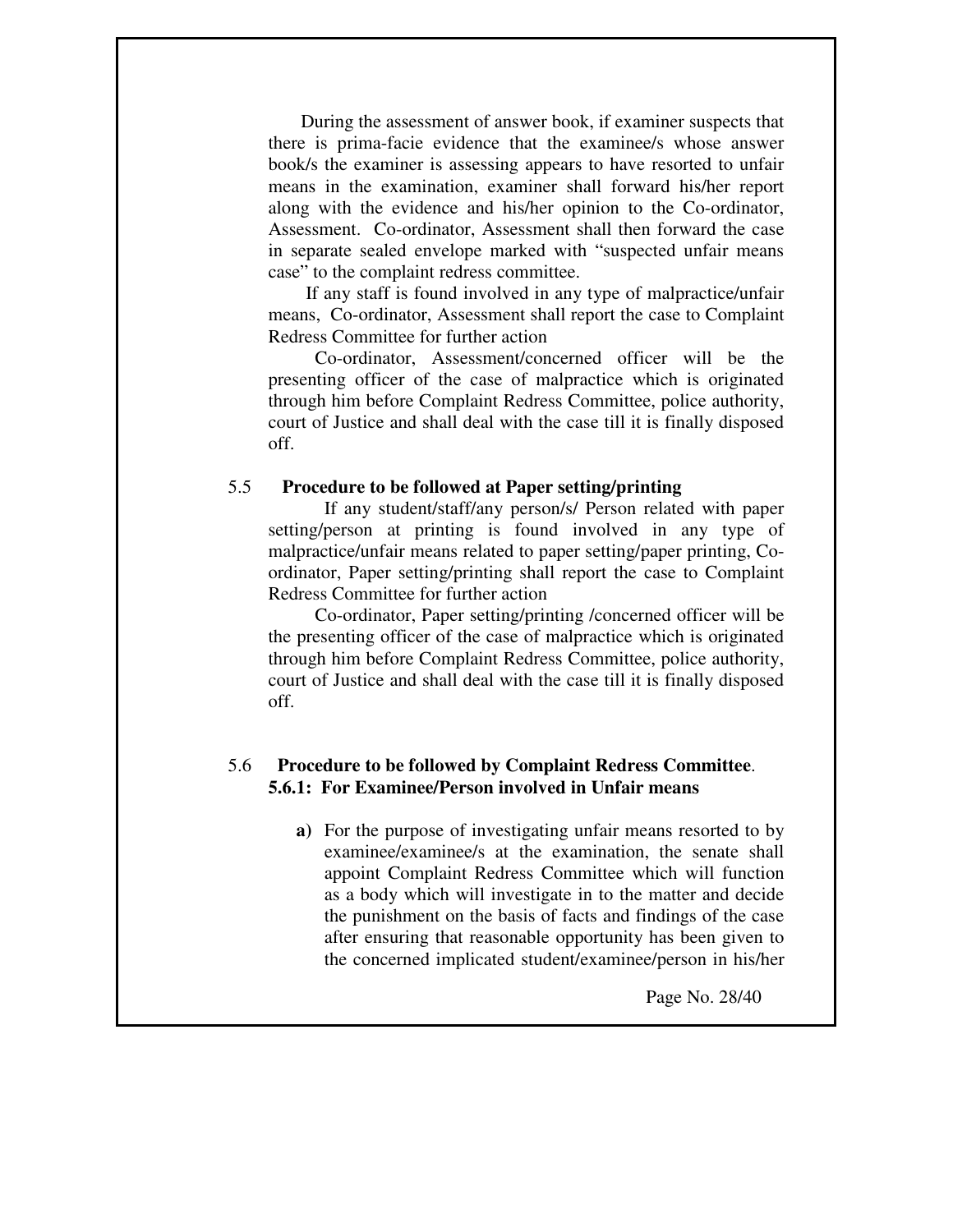defense.

- **b)** The complaint redress committee will then issue final order/s with regard to the penal action to be taken against the implicated examinee/person/s.
- **c)** The complaint redress committee shall inquire; decide the punishment by following the Guidelines for imposing punishment on examinee/s/others involved in unfair means prescribed in Appendix-B & Appendix-C, in respect of cases of unfair means referred to it. However depending on the situation committee may quantify the severity of the punishment.
- **d)** As the examinee is asked to appear physically before the committee, he shall give written reply/explanation to the charges leveled on him/her. Reasonable opportunity, including oral hearing, shall be given to the examinee in his/her defense. The committee shall also consider the reply/explanation given by the examinee before making the final decision.
- **e)** After issuing show cause notice if the implicated examinee fail to appear before committee on the day, time and the place fixed for the meeting, the committee shall take decision in his/her case in absentia, on the basis of available evidence/documents, which shall be binding on the examinee concerned.
- **f)** In disciplinary action against concerned implicated student/examinee/person, committee can also cancel Institution scholarship/s or awards or prize or medal etc. awarded to him/her in that examination.
- **g)** The committee shall dispose off the case within three days from the last date of examination and in no case latter than the award of Grade points to the student/s. The decision and/or order of penal action imposed on the implicated examinee, shall be issued to the respective examinee and same shall be informed to the Dean, Academics, Concerned officer through which the case is reported.
- **5.6.2 For Paper setter/examiner/moderator/evaluator/teacher/ Other person involved In unfair means:**  a)In case of paper setter, examiner, moderator, evaluator, teacher or any other person related with conduct of examination, after receiving the report of malpractice case

Page No. 29/40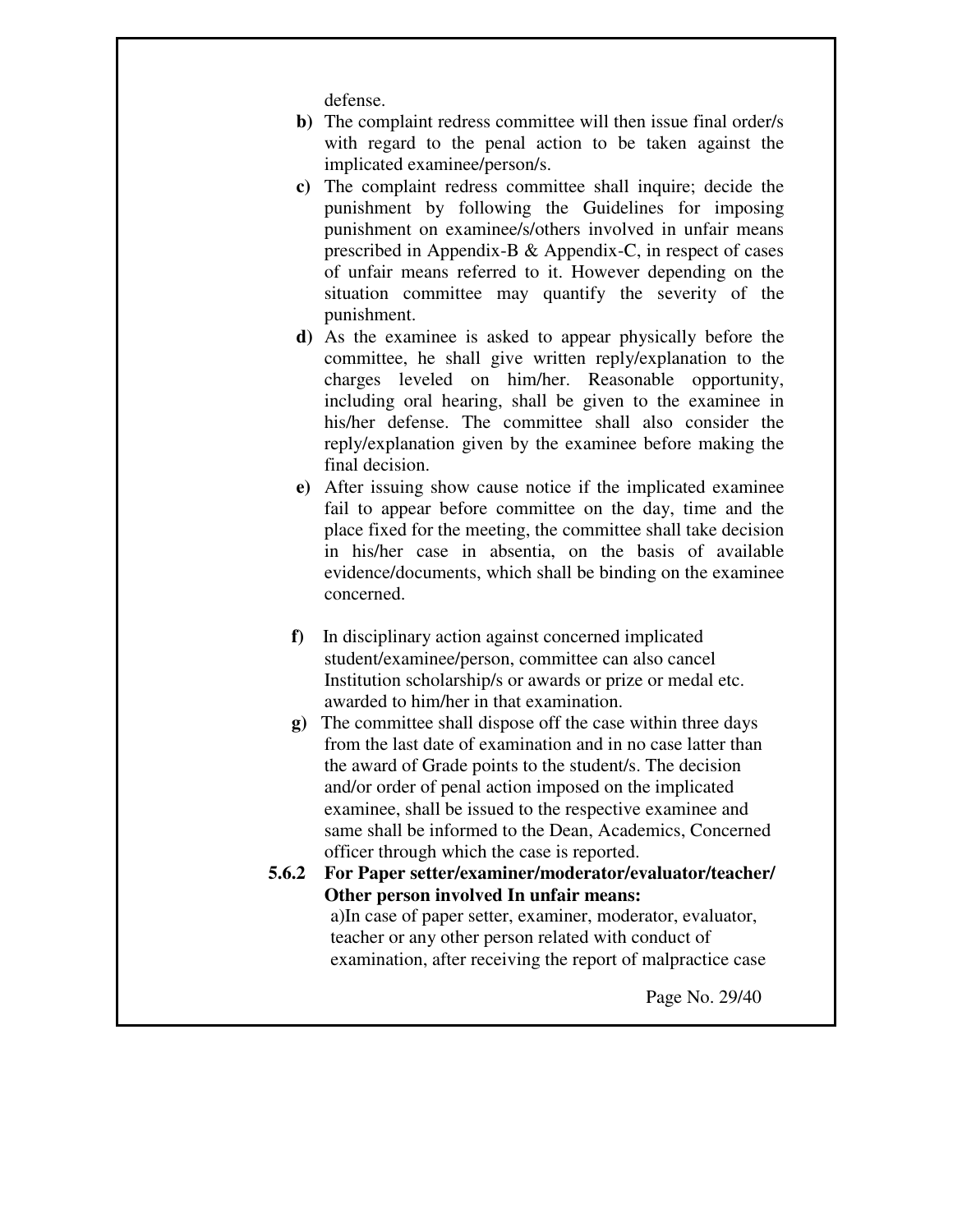along with primary documents shall investigate in to the matter and submit the report along with the recommendations to senate .

 Concerned officer through which the case is originated shall be the presenting officer before the Complaint Redress Committee, police authorities, and court of justice and shall be dealt with case till it is finally disposed off.

b) The implicated person shall be informed in writing of the act of malpractices used and/or lapses committed by him at the examination and to ask him/her to be present before the committee on particular day, date, time and place.

c) The documents pertaining to malpractices, for which the person is implicated, shall be shown to him/her and reasonable opportunity including oral hearing shall be given to the concerned person in his/her defense before the committee. The reply/ explanation given by the concerned person shall also be considerd by the committee before making final report/ recommendation.

d) The committee shall follow the procedure in the spirit of natural justice.

e) If the concerned person fails to appear before the committee, on the day, date , time, and place fixed for meeting, the committee shall take the decision in his/her case in absentia on the basis of whatever evidence/ documents which are available before it and same shall be binding on concerned implicated person.

f) The committee shall submit its report to the senate along with its recommendations regarding punishment to be inflicted on the concerned person or otherwise after taking in to consideration the categories prescribed in Appendix-C

g) After receiving the report along with the recommendations from Complaint Redress Committee regarding punishment the senate will pass such orders as it deems fit including granting the implicated person benefit of doubt, issuing warning, or exonerating him/her from charges and shall impose any one or more of punishment taking in to consideration the categories mentioned in Appendix-C.

5.7 Guidelines For Imposing Punishment On The Examinees Who Caught Coping/ Involved In Any Type Of Misconduct During Class Test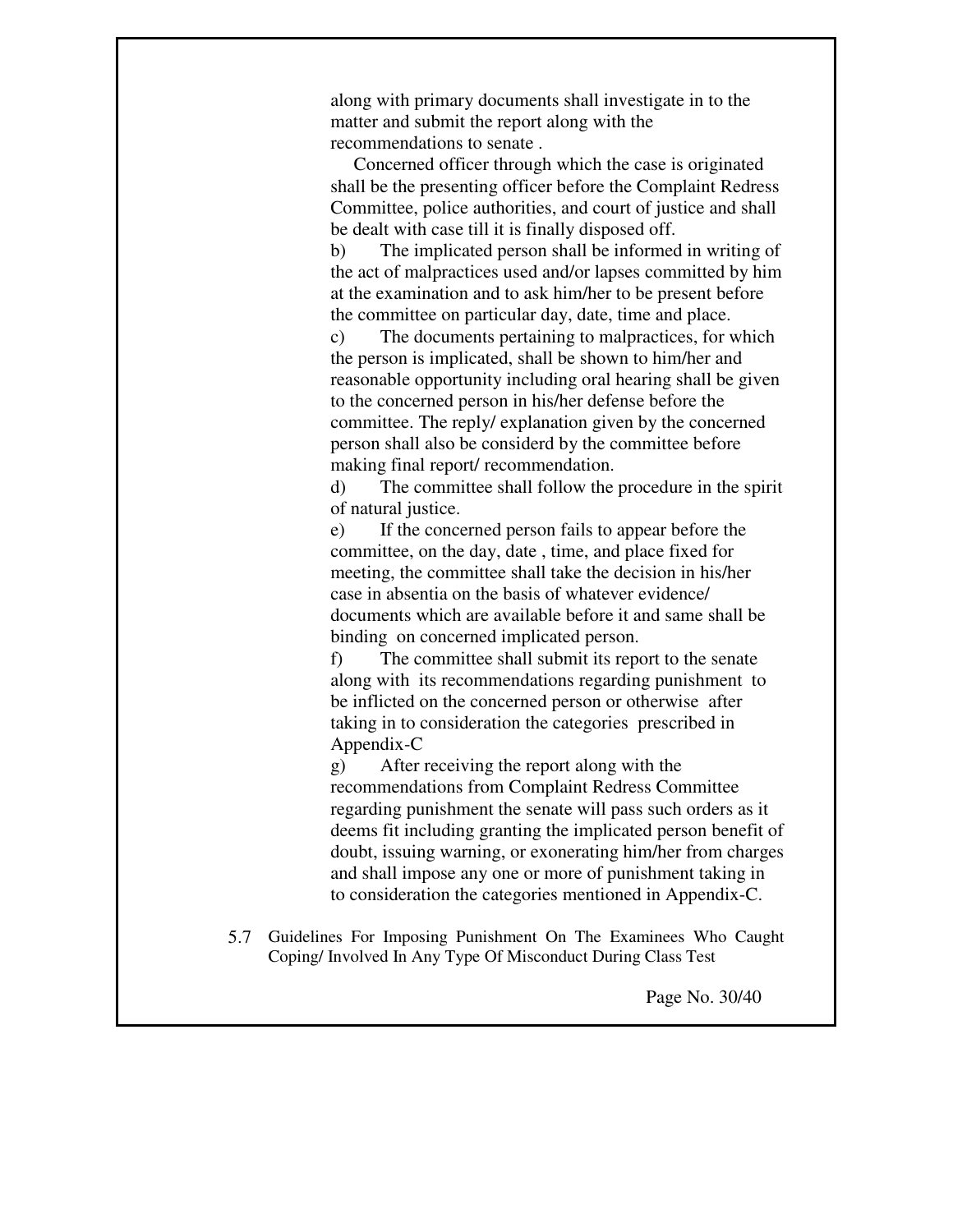Head of the department will be the competent authority to take action on the student who caught in copying /involved in malpractices in class test to his best judgment. Obtain the statement of the student in form No.E-28 and statement of the invigilator with forwarding remark of Head of concerned Dept. in Form No.E-29. In cases such as violence/ other matter where it is felt necessary to take severe action he/she may refer the case to the complaint redress committee.

#### 6 **Tabulation and Declaration of Results**

(Procedure for declaration of result:)

- 6.1 **Class Test Results**: Concerned Course Co-ordinator shall prepare and display the results of each class tests (I/II)of respective course within three days from the last date of completion of class test in Form No. R-01.He/she shall allow the students to see the evaluated answer books of the class test. He/she shall send the copy of results to Chairman, Grade Moderation committee and in case of First year to the Chairman, Grade Moderation committee for First year.
- 6.2 **Teacher Assessment**: Concerned Course Co-ordinator shall display the marks of teacher assessment of respective course in Form No.R-02 at the end of each semester.
- 6.3 **Internal Assessment of Practical Course**: Concerned Course Co-ordinator shall display the marks of Internal Assessment of Practical Course in Form No.R-03 at the end of each semester.
- 6.4 **End Semester Examination Result**: Concerned Course Coordinator after receiving the assessed answer books of respective course from CAC(Central Assessment Cell) through concerned Head of Department, shall prepare the result and declare the marks of End Semester Examination in Form No.R-04

 He/she shall allow the students to see the evaluated answer books of the End Semester Examination for retotaling/ revaluation purpose as per Rules and Regulations (R24.) set by the Institute. He/she shall send the copy of results to Chairman, Grade Moderation committee and in case of First year to the Chairman, Grade Moderation committee for First year.

6.5 **Preparation of Grade points by Course Coordinator**  Concerned course co-ordinator shall combine all the marks (after retotaling /revaluation if any) i.e. class test-I, II, T.A. and

Page No. 31/40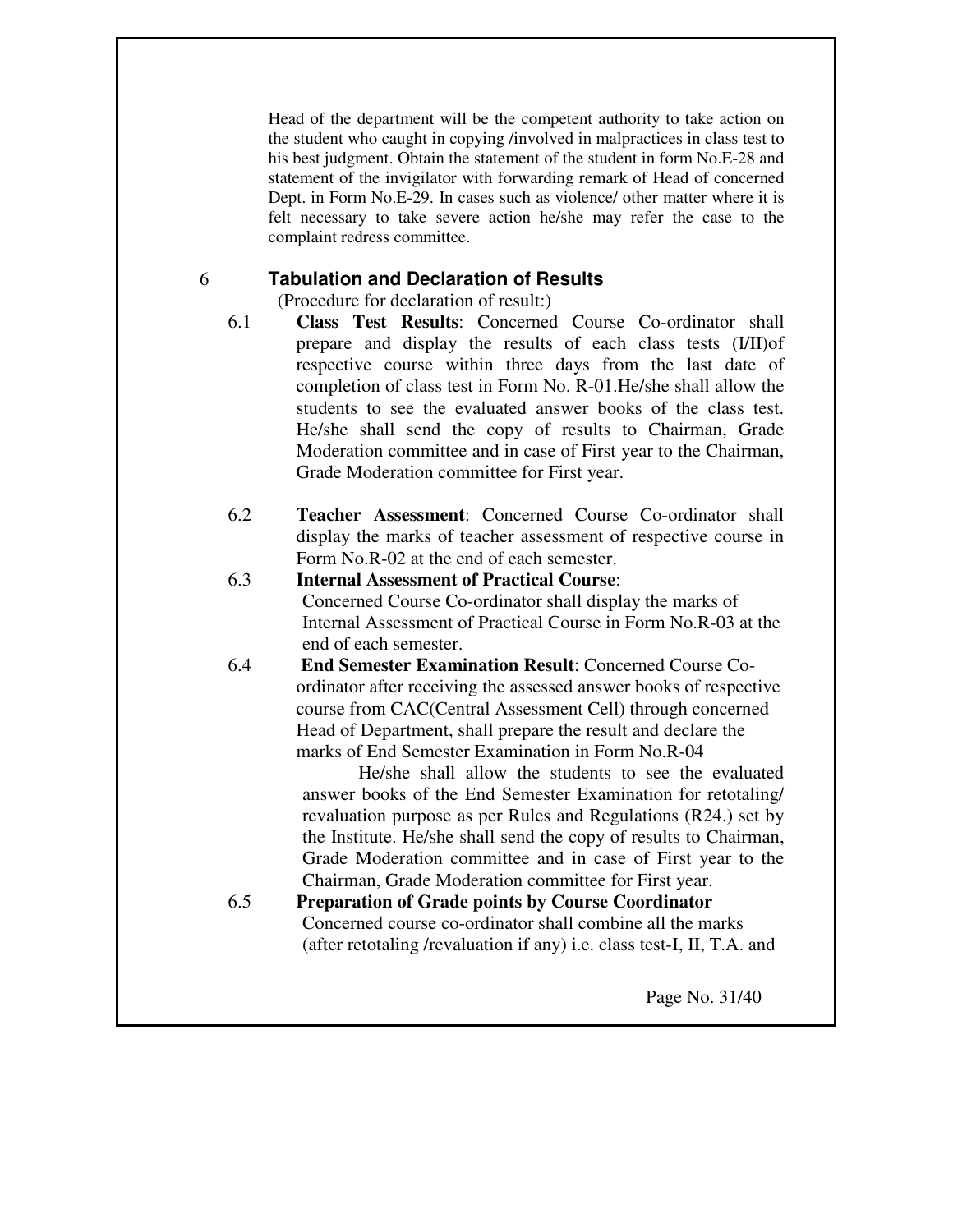End Semester Marks of the students obtained in respective Theory / Practical course and shall prepare Grades to be awarded to the students in respective course. He/she shall submit the combined result along with Grades and Credits in respective course to Chairman, Moderation Committee (in case of First year to the Chairman, Moderation Committee of first year) in Form No.R-05(Theory) & Form No.R-06(Practical) along with statistical parameters.

**Moderation of Grades and Preparation of Final Grades:**  Grade Moderation Committee shall moderate the Grades to be awarded to the students in the respective Theory /Practical course and display the final grades awarded along with Credits for all the courses in a semester in Form No.R-07.

 Chairman, Grade moderation committee then shall submit the final Grades awarded, Credits and earned grade points semester wise to the Dean, Academics in Form No.R-07.

#### 6.7 **Tabulation and Declaration Of final Results:**

6.6

.

After receiving the semester wise results (Form No.R-07) from Chairman, Moderation Committee of each Programme, Office of the Dean Academics, shall prepare the Tabulation Register (Form No.R-08) and declare the final results. Grade cards shall be prepared and then signed by Head of Concerned Department and Dean, Academics. Grade Cards shall be issued to the students in Form No.R-09**.**

Page No. 32/40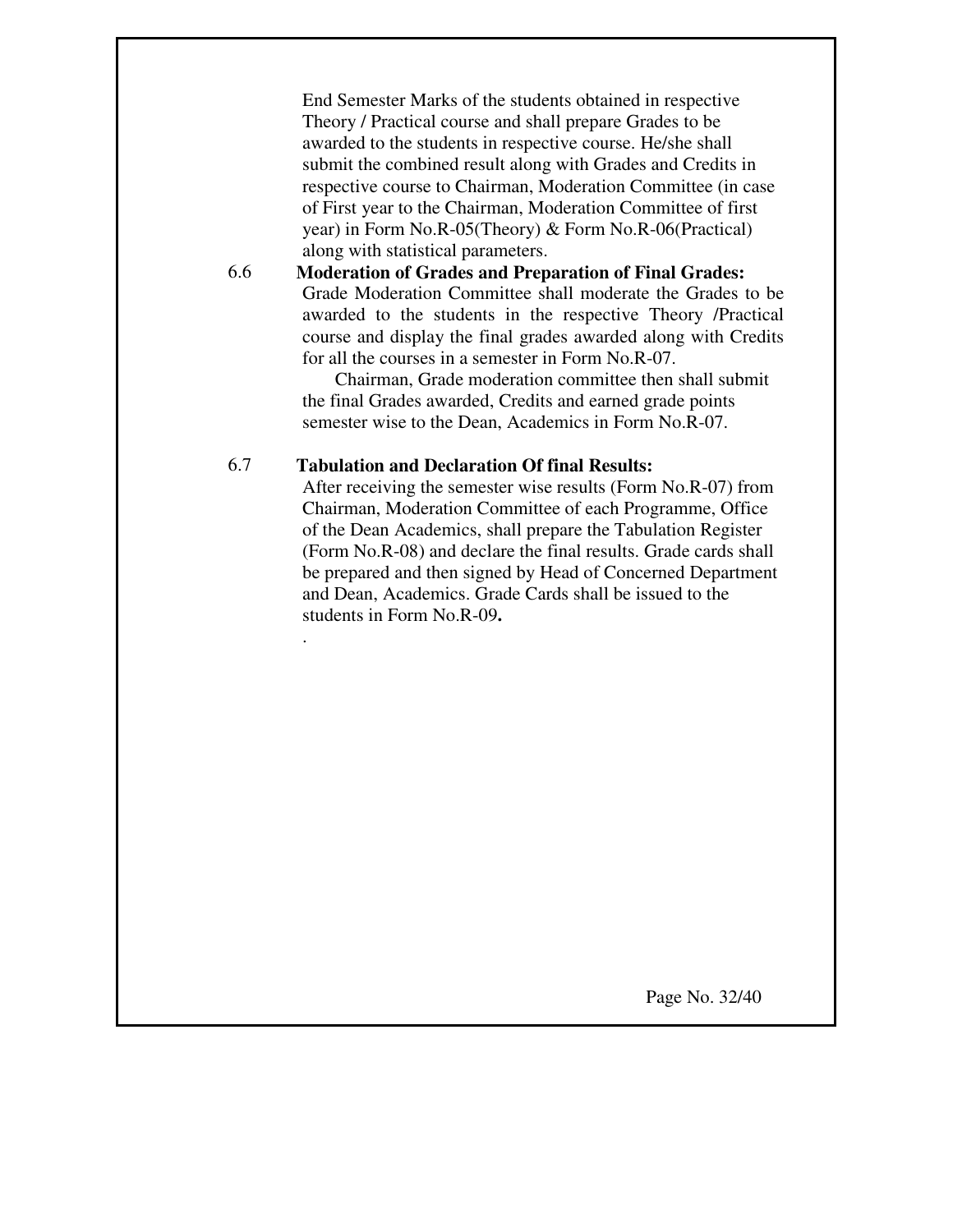### **(Appendix-B)**

### **Government College of Engineering Amravati**

(An Autonomous Institute of Government of Maharashtra)

Guidelines for imposing punishment on the examinees caught copying / involved in any type of misconduct during or after Examination

| Sr.              | Nature of Malpractice             | <b>Quantum of Punishment</b>   |
|------------------|-----------------------------------|--------------------------------|
| No.              |                                   |                                |
| 1.               | Examinee found communicating      | Cancellation of examination of |
|                  | or talking with other examinees   | examinee in that course        |
|                  | during examination                |                                |
| 2.               | Examinee found with copying       | Cancellation of performance of |
|                  | material related to the paper but | examinee in that course        |
|                  | having not used the material      |                                |
| 3.               | Revealing identity in any form in | Cancellation of performance of |
|                  | the answer written or in any      | entire examination (1)         |
|                  | other part of the answer book by  |                                |
|                  | the examinee with clear intent of |                                |
|                  | getting illegal benefits          |                                |
| $\overline{4}$ . | Examinee found marking an         | Cancellation of performance of |
|                  | appeal to the assessor revealing  | entire examination (1)         |
|                  | both i.e. name and address        |                                |
| 5.               | Examinee found writing            | Cancellation of performance of |
|                  | provocation, abusive or           | entire examination (1)         |
|                  | threatening language in the       |                                |
|                  | answer book                       |                                |
| 6.               | Examinee found having written     | Cancellation of performance of |
|                  | on palm or on his/her body or on  | entire examination (1)         |
|                  | clothing in the examination       |                                |
| $\overline{7}$ . | Cases of mass                     | Cancellation of performance of |
|                  | copying/individual copying        | entire examination of the      |
|                  | reported in assessment center     | examinee/s $(1)$               |
|                  | reported during the examination   |                                |
| 8.               | Examinee caught copying from      | Cancellation of performance of |
|                  | the copying material, whether     | entire examination and         |
|                  | examinee accepts or denies of     | debarring from one additional  |
|                  | the same                          | subsequent examination $(1+1)$ |

Page No. 33/40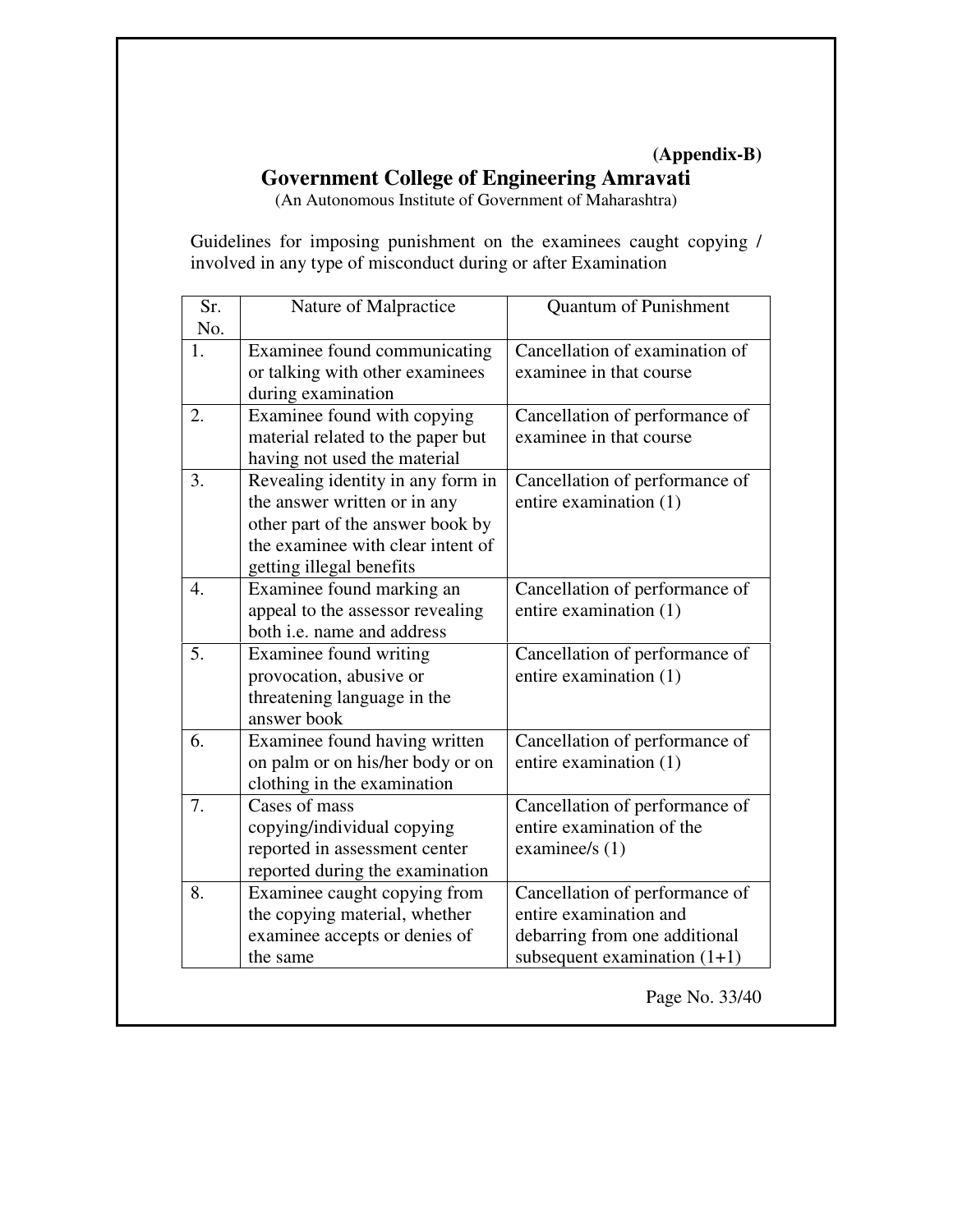| 9.  | Examinee found exchanging           | Cancellation of performance of  |
|-----|-------------------------------------|---------------------------------|
|     | answer books/ slip of papers        | entire examination and          |
|     | with other examinees/ writing       | debarring from one additional   |
|     | from others answer book/            | subsequent examination $(1+1)$  |
|     | allowing other examinee to copy     |                                 |
|     | from his/her answer book            |                                 |
| 10. | Examinee found influencing the      | Cancellation of performance of  |
|     | assessor/ any other person          | entire examination and          |
|     | connected with the examination      | debarring from two additional   |
|     |                                     | subsequent examinations $(1+2)$ |
| 11. | Examinee possessing copying         | Cancellation of performance of  |
|     | material and having copied from     | entire examination and          |
|     | the same, but denial of its use,    | debarring from two additional   |
|     | refusal to give statement to that   | subsequent examinations $(1+2)$ |
|     | effect. Misbehavior with            |                                 |
|     | invigilator and officers related to |                                 |
|     | exam                                |                                 |
| 12. | Examinee found smuggling in or      | Cancellation of performance of  |
|     | smuggling out answer book as        | entire examination and          |
|     | copying material                    | debarring from two additional   |
|     |                                     | subsequent examinations $(1+2)$ |
| 13. | Examinee found destroying his       | Cancellation of performance of  |
|     | own answer book/taking away         | entire examination and          |
|     | his own answer book and/or          | debarring from two additional   |
|     | removing blank/ written pages       | subsequent examinations $(1+2)$ |
|     | from the main answer book           |                                 |
| 14. | Examinee possessing copying         | Cancellation of performance of  |
|     | material and attempts to destroy    | entire examination and          |
|     | the evidence/runs away with         | debarring from three additional |
|     | copying material. Misbehavior       | subsequent examination $(1+3)$  |
|     | with invigilator and officers       |                                 |
|     | related to exam                     |                                 |
| 15. | Examinee found smuggling in         | Cancellation of performance of  |
|     | previously written answer book      | entire examination and          |
|     | and inserting it in present answer  | debarring from three additional |
|     | book                                | subsequent examination $(1+3)$  |
| 16. | Examinee found                      | (i) Cancellation of performance |
|     | (i)<br>impersonating or             | of entire examination and       |
|     | for whom impersonation<br>(ii)      | debarring from three additional |
|     |                                     |                                 |

Page No. 34/40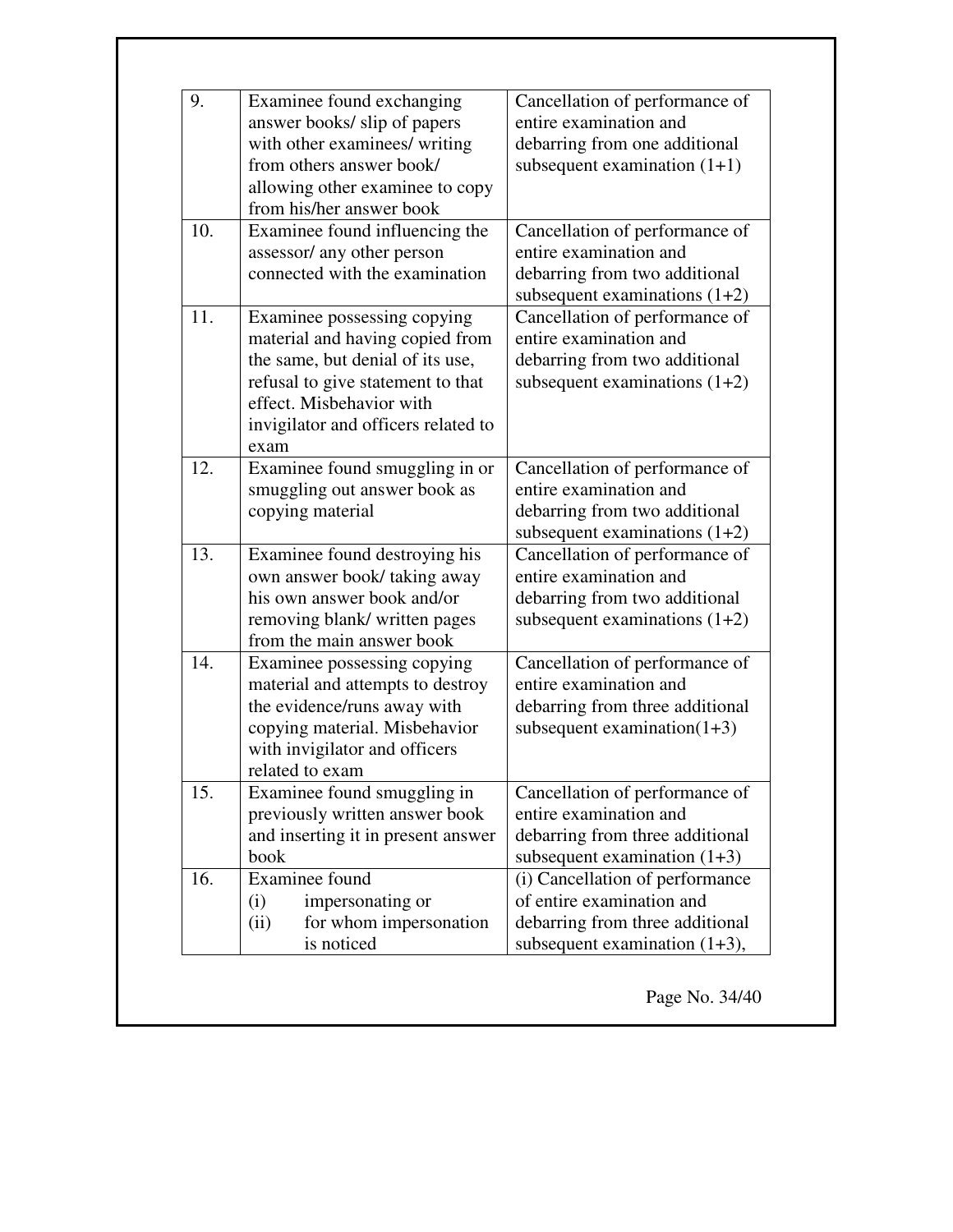|     | Examinee found bringing or in                                                                                      | debarring from three additional<br>subsequent examination $(1+3)$                                                                                                                                                                                                                                                                                                                                                                                                                    |
|-----|--------------------------------------------------------------------------------------------------------------------|--------------------------------------------------------------------------------------------------------------------------------------------------------------------------------------------------------------------------------------------------------------------------------------------------------------------------------------------------------------------------------------------------------------------------------------------------------------------------------------|
| 20. | Attempt to forge the signature of<br>the invigilator on the answer<br>book                                         | Cancellation of performance of<br>entire examination and                                                                                                                                                                                                                                                                                                                                                                                                                             |
| 19. | Examinee found tempering with<br>mark sheet/ certificate issued by<br>the institute                                | Cancellation of performance of<br>entire examination and<br>debarring from three additional<br>subsequent examination $(1+3)$                                                                                                                                                                                                                                                                                                                                                        |
| 18. | Examinee found sending out or<br>talking in question paper from<br>outside                                         | Cancellation of performance of<br>entire examination and<br>debarring from three additional<br>subsequent examination $(1+3)$                                                                                                                                                                                                                                                                                                                                                        |
| 17. | Insertion of currency note to<br>bribe or attempting to bribe any<br>of the person/s connected with<br>examination | (ii) Cancellation of performance<br>of entire examination and<br>debarring from three additional<br>subsequent examination $(1+3)$ ,<br>if the examinee (for whom<br>impersonation is noticed) is<br>student of this institute plus the<br>case to be reported to police<br>Cancellation of performance of<br>entire examination and<br>debarring from three additional<br>subsequent examination $(1+3)$<br>and currency to be forfeited to<br>Non-Government account of<br>college |

Page No. 35/40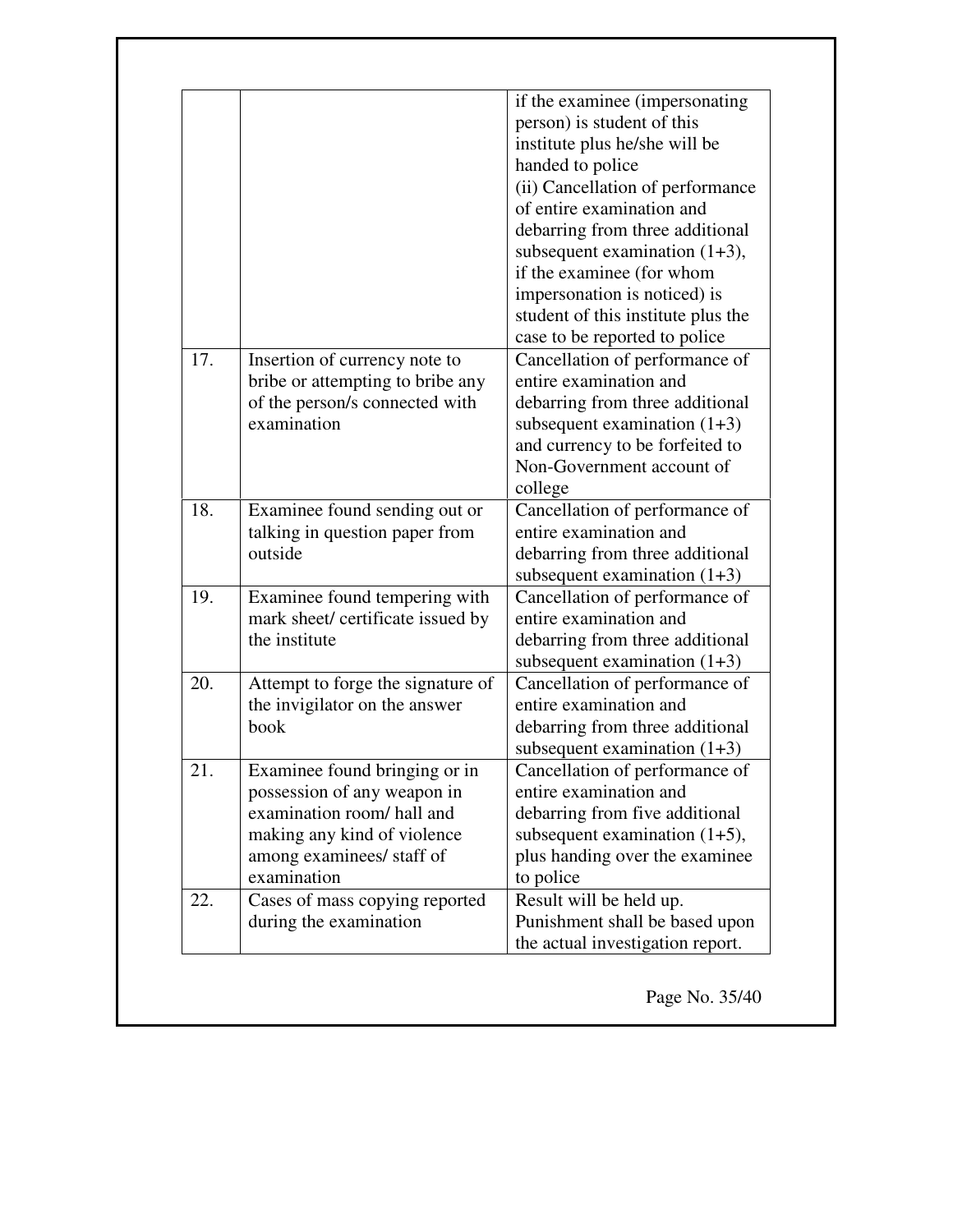| 23. | If on previous occasion a       | Enhanced punishment can be      |
|-----|---------------------------------|---------------------------------|
|     | disciplinary action was taken   | imposed on the examinee. This   |
|     | against a examinee for          | enhanced punishment may         |
|     | malpractice used at exam and    | extend to double the punishment |
|     | he/she caught second time for   | provided for the punishment     |
|     | malpractice used at examination | provided for the offence when   |
|     |                                 | committed at the second or      |
|     |                                 | subsequent exam.                |
| 24. | Examinee involved in            | Case will be dealt with by      |
|     | malpractices at                 | inquiry committee and           |
|     | Practical/dissertation/project  | recommend the punishment to     |
|     | report examination              | competent authority             |
| 25. | All other cases not covered     | Punishment will be decided by   |
|     | above                           | inquiry committee based on      |
|     |                                 | above mentioned punishment      |

Note: Complaint Redress Committee may reduce/increase the punishment depending on the severity of the malpractice.

Page No. 36/40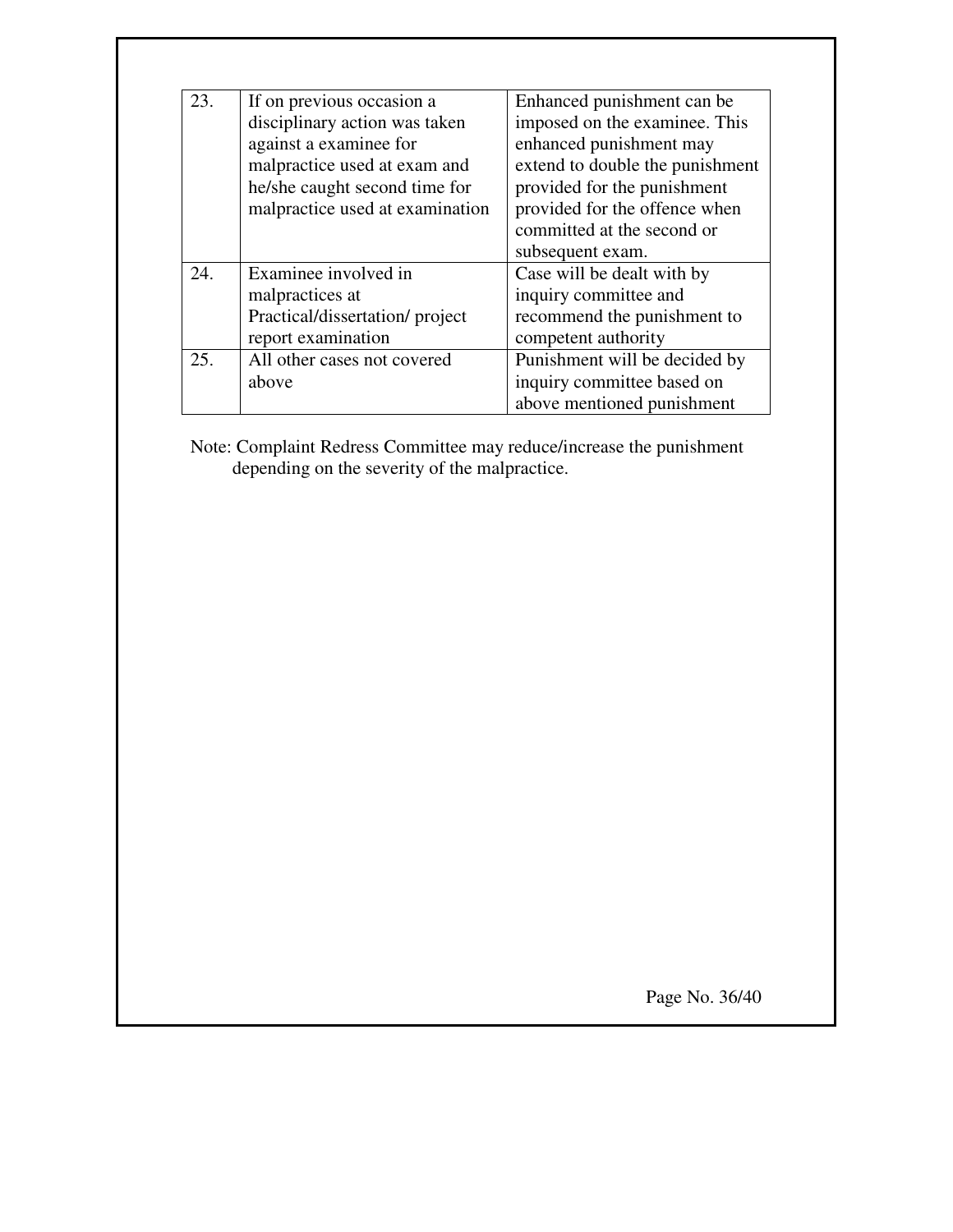**Appendix-C** 

### **Government College of Engineering Amravati**

(An Autonomous Institute of Government of Maharashtra)

Guidelines for imposing punishment for Malpractices and lapses on the part of the paper Setter, Examiner, Moderator, Referee, Teacher or any other person connected with the conduct of the examination

| Sr.<br>No.       | <b>Nature of Malpractice /Lapses</b>                                                                                                                                                                                                                | <b>Punishment</b>                                                                                                                                 |
|------------------|-----------------------------------------------------------------------------------------------------------------------------------------------------------------------------------------------------------------------------------------------------|---------------------------------------------------------------------------------------------------------------------------------------------------|
| $\mathbf{1}$     | Paper-setter found responsible for<br>leakage of the question set in the end<br>semester examination whether<br>intentionally or due to the negligence<br>before the time of examination                                                            | Disqualification from any<br>examination work +<br>disciplinary action by the<br>competent authorities as per the<br>rules applicable             |
| 2.               | Leakage of the question/question paper<br>set of the end semester examination<br>before the time of examination by any<br>person /s connected with the conducts<br>of examination                                                                   | Disciplinary action by the<br>competent authorities against<br>the guilty/ responsible person/s<br>as per the prevailing rules/code<br>applicable |
| 3.               | Favoring a student (examinee) by<br>examiner, moderator, referee in<br>assessment of answer books /<br>dissertation / project report / thesis by<br>assigning the examinee marks to which<br>the examinee is not entitled at the<br>examination     | Disqualification from any<br>examination work +<br>disciplinary action by the<br>competent authorities                                            |
| $\overline{4}$ . | Examiner/moderator/referee<br>intentionally/ negligently not assigning<br>the student in assessment of his /her<br>answer books/ dissertation /project<br>work, the marks to which the student is<br>entitled to at the end semester<br>examination | Disqualification from any<br>examination work +<br>disciplinary action by the<br>concerned competent authorities                                  |
| 5                | Paper-setter omitting question at the<br>time of finalization of question paper<br>set at examination                                                                                                                                               | Disqualification from any<br>examination work for a period<br>of three years.                                                                     |
| 6.               | Paper-setter repeating question in<br>same/different section/s                                                                                                                                                                                      | Disqualification from any<br>examination work for a period                                                                                        |

Page No. 37/40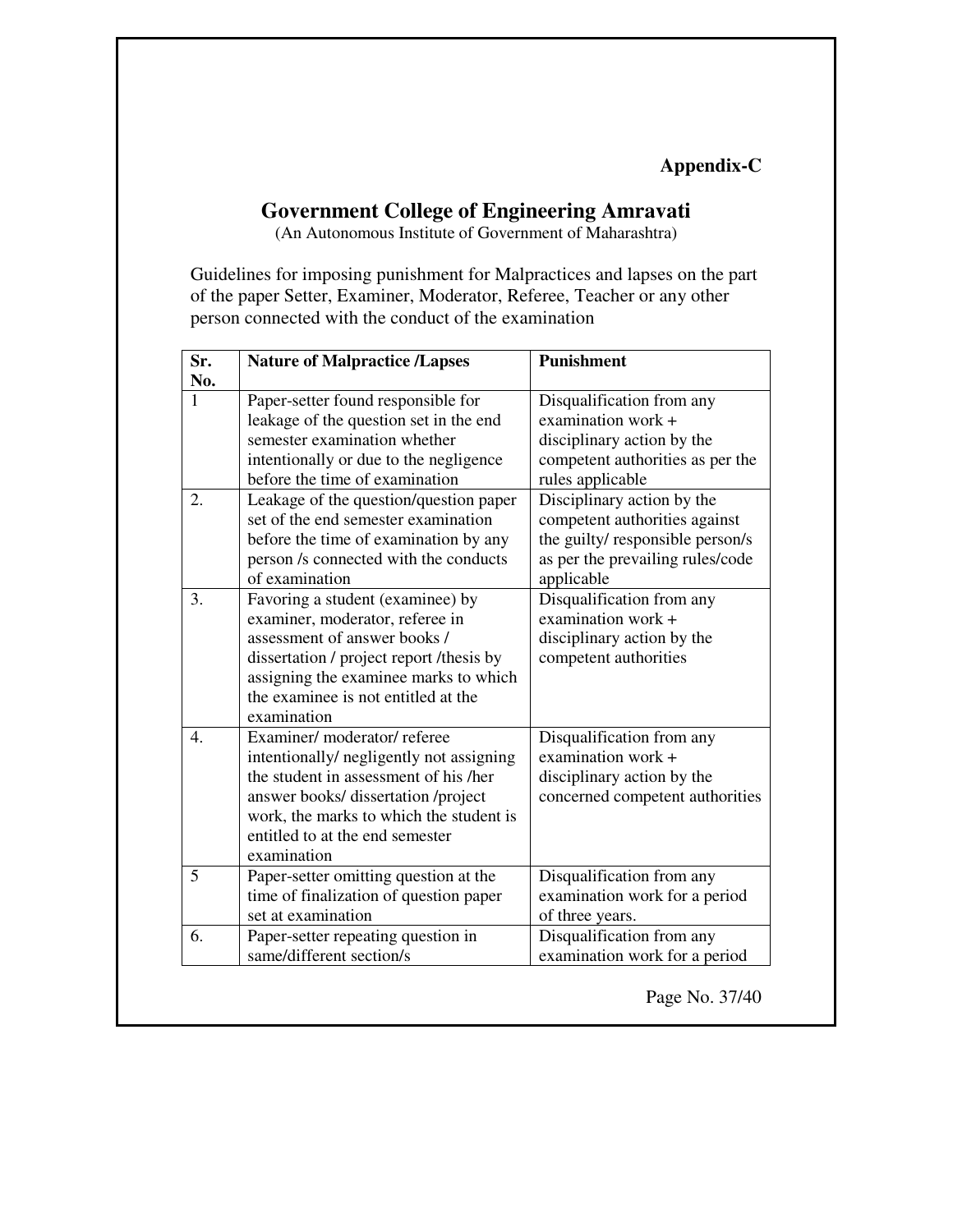| 7.  | Paper-setter setting question outside the<br>scope of the syllabus                                                                                                                                                                                                          | of three years.<br>Disqualification from any<br>examination work for a period<br>of three years.                                                                                                                              |
|-----|-----------------------------------------------------------------------------------------------------------------------------------------------------------------------------------------------------------------------------------------------------------------------------|-------------------------------------------------------------------------------------------------------------------------------------------------------------------------------------------------------------------------------|
| 8   | While assessing answer books<br>examiner showing negligence in<br>detecting malpractices used by the<br>student/s                                                                                                                                                           | As decided by the concerned<br>competent authorities of the<br>institute.                                                                                                                                                     |
| 9   | Guiding teacher showing negligence in<br>supervision of dissertation /project<br>work<br>(e.g. use of manipulated data<br>by a student)                                                                                                                                     | As decided by the concerned<br>competent authorities of the<br>institute.                                                                                                                                                     |
| 10. | <b>Coordinator Examination</b><br>(departmental) showing apathy in<br>carrying out duties related to<br>examination s(e.g. not taking rounds to<br>the examination halls during<br>examination period or opening the<br>packet of question paper before<br>prescribed time) | As decided by the concerned<br>competent authorities of the<br>institute.                                                                                                                                                     |
| 11. | Invigilator helping student in copying<br>answers while in the examination or<br>showing negligence in reporting cases<br>of copying by students when on<br>supervision duty.                                                                                               | Disqualification from any<br>examination work up to a<br>period of three years +<br>disciplinary action by<br>concerned competent authority<br>as per the rule if he/she is a<br>University/college/ institution<br>employee. |
| 12  | Invigilator /teacher helping student<br>(examinee) in mass copying while on<br>examination duty.                                                                                                                                                                            | Permanent disqualification from<br>any examination work +<br>disciplinary action by the<br>concerned competent authorities<br>as per the rule if he/she is a<br>University/college/ institution<br>employee.                  |
| 13. | The competent authority may report the case of the concerned implicated<br>person to the appropriate police Authorities as per the provision of<br>Maharashtra Act No. XXXI of 1982.                                                                                        |                                                                                                                                                                                                                               |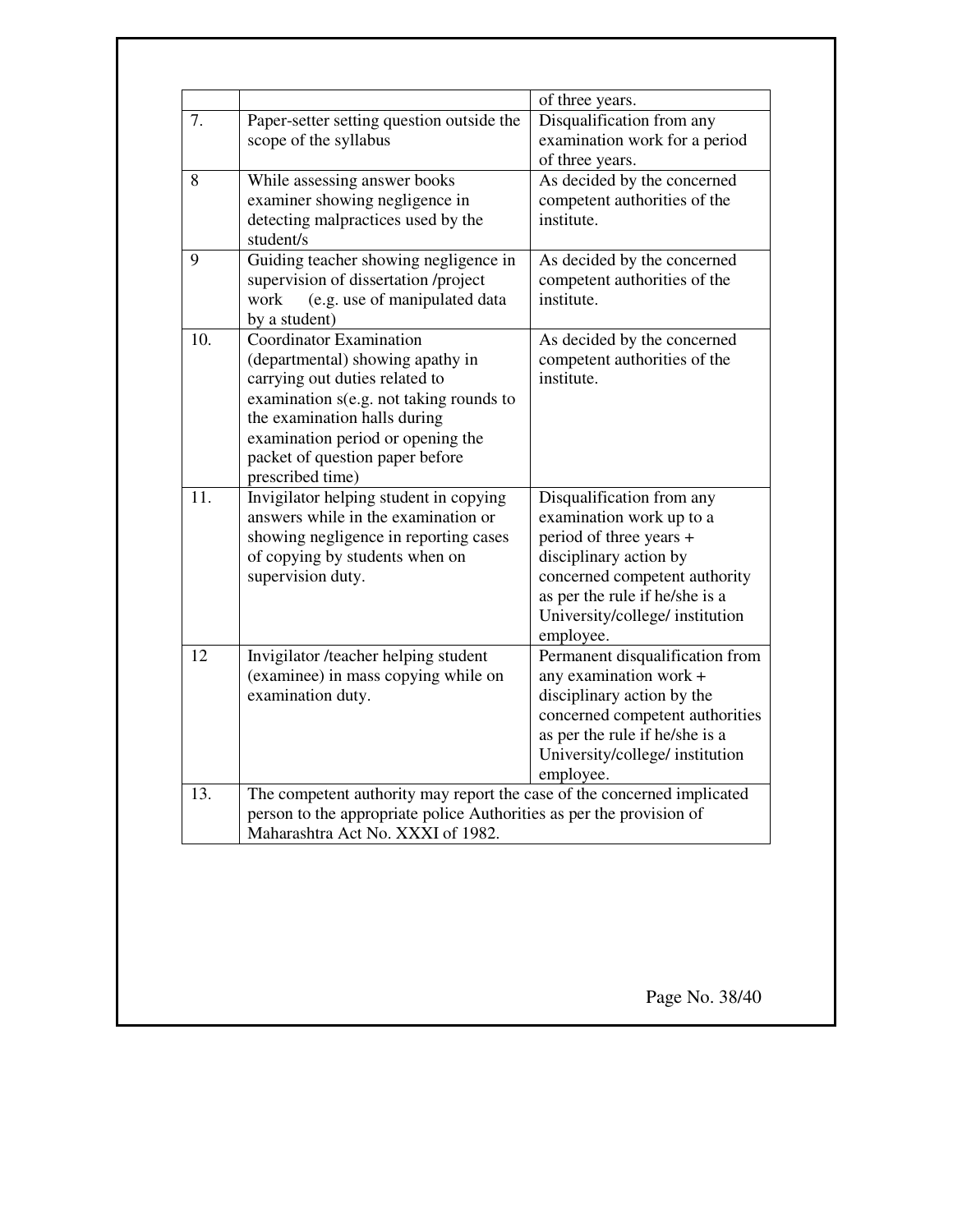## **Appendix-D**

### **Officers / Staff at Assessment Centre**

| <b>Nomenclature</b>      | Category                          | <b>Numbers</b> |
|--------------------------|-----------------------------------|----------------|
|                          |                                   |                |
| <b>Chief Coordinator</b> | Dean Academics                    | 01             |
| Coordinator              | Assistant professor/any competent |                |
|                          | Appointed by chief<br>person      | 01             |
|                          | coordinator                       |                |
| Associate                | - Lecturer                        |                |
| Coordinator              |                                   | 04             |
| Retotaller               | Cass-III/ any competent person    | 04             |
|                          | Appointed by Chief Coordinator    |                |
| Assessor                 | Appointed by Chief Coordinator    | As per         |
|                          |                                   | requirement    |
| Peon                     | Class-IV                          | 02             |
| Sweeper                  |                                   | 01             |
|                          |                                   |                |

Page No. 39/40